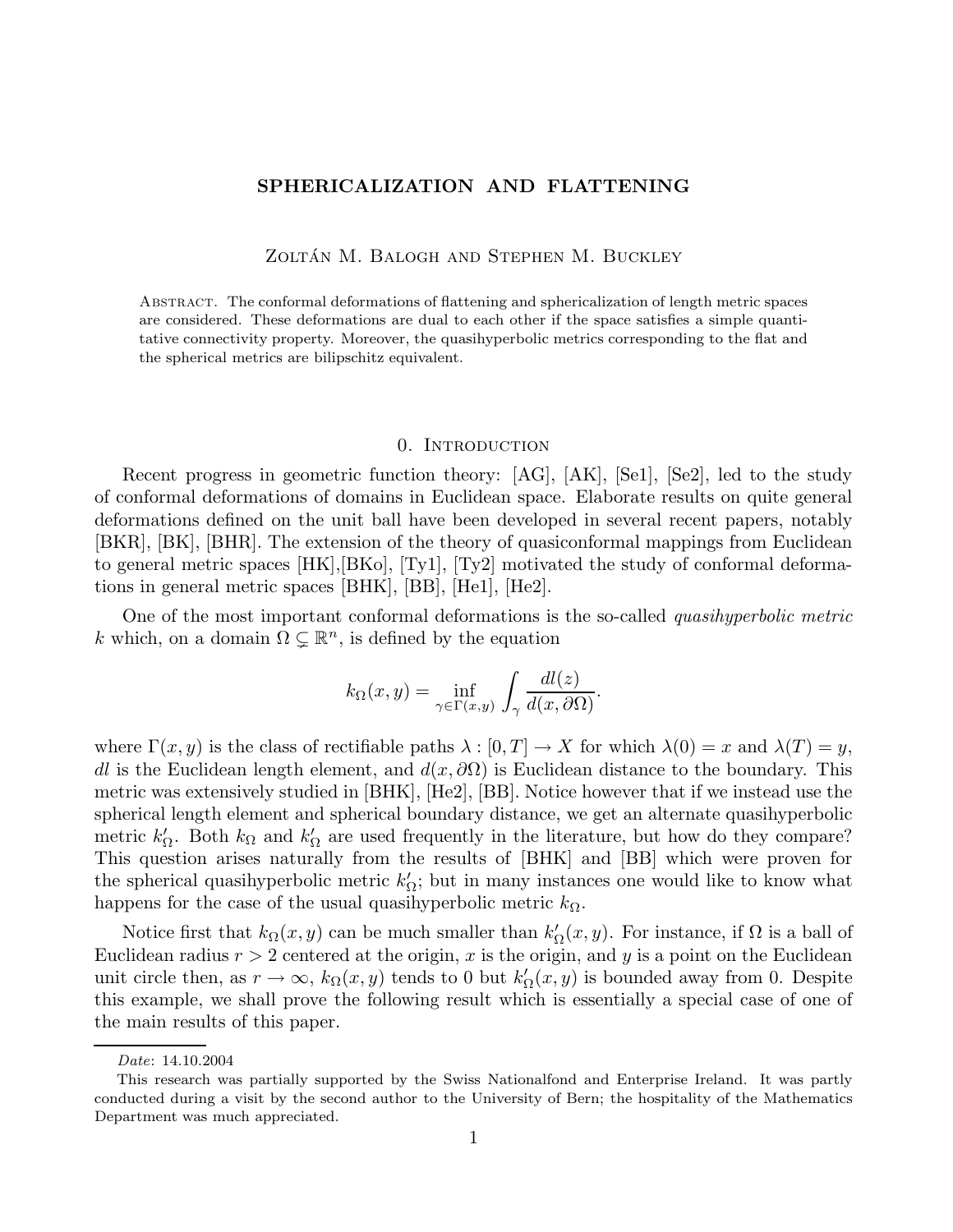**Theorem 0.1.** Given  $x_0 \in \mathbb{R}^n$  and  $r_0 > 0$ , let C be the class of all domains  $\Omega \subsetneq \mathbb{R}^n$  containing  $x_0$  for which  $dist(x_0, \partial \Omega) \leq r_0$ . For  $\Omega \in \mathcal{C}$  the quasihyperbolic metrics  $k_{\Omega}, k'_{\Omega}$  defined above are bilipschitz equivalent to each other, with a bilipschitz constant dependent only on  $|x_0|$  and  $r_0$ .

In order to obtain this statement we have to consider carefully the relation between the spherical and the Euclidean metric. In fact we examine the relation between two classes of conformal deformations in a general metric space setting. The first class of deformations, which we call *sphericalization*, generalizes the process of obtaining the Riemann sphere from Euclidean space. If we sphericalize an unbounded length space, we get an incomplete bounded length space. The second class of deformations, which we call flattening, generalizes the process of obtaining Euclidean space from the Riemann sphere. If we flatten an incomplete bounded length space, we get an unbounded length space. In the process of flattening, a selected part of the spherical boundary is pushed out to infinity, while sphericalization brings back the boundary at infinity to a bounded distance. These two precedures are dual to each other in a similar way as the procedures of quasihyperbolization and dampening from [BHK]. We show in a general metric setting that a necessary and sufficient condition for the quasihyperbolic metric associated with the original metric to be bilipschitz equivalent to the quasihyperbolic metric associated with the sphericalized metric (or flattened metric) is a surprisingly simple geometric property of the original space which we call an escape property (or reverse escape property). Since all Euclidean domains have such properties, Theorem 0.1 will follow almost immediately.

As already indicated, the main motivation for this investigation lies in the results of [BHK] and [BB]. Those papers investigate the question of when the quasihyperbolic metric associated with a general length metric is Gromov hyperbolic. The assumption of boundedness is essential for some of the key results in those papers. Since one is often interested in quasihyperbolic metrics on unbounded Euclidean domains and other unbounded metric spaces, this analysis at first seems to be of limited use in that context. However on a large class of unbounded spaces (including all Euclidean domains), the quasihyperbolic metric on the original (unbounded) space is Gromov hyperbolic if and only if the quasihyperbolic metric on the sphericalized (bounded) space is Gromov hyperbolic, allowing us in theory to apply the results of those previous papers to unbounded spaces. Since sphericalization is a fairly simple conformal distortion, it is often easy to get a rather explicit description of the sphericalized space in terms of the original space, so this method of appealing to the results of [BHK] and [BB] is in practice quite feasible.

After defining our main notation in Section 1, we introduce the class of conformal deformations called sphericalization and flattening and discuss the procedures of sphericalization in Section 2, and flattening in Section 3. We obtain in conclusion the comparability of the spherical and the flat quasihyperbolic metrics. In Section 4, we examine to what extent sphericalization and flattening are inverse processes. We introduce the notion of dual deformations in the context of sphericalization-flattening. We show that if we flatten a sphericalized space (or sphericalize a flattened space) using "dual" sphericalizing and flattening functions, then we get a space bilipschitz equivalent to the original one if and only if the original space satisfies a stronger variant of the escape property (or reverse escape property). This makes it easy to give examples of incomplete bounded spaces that are not produced by sphericalization, and unbounded spaces that are not produced by flattening.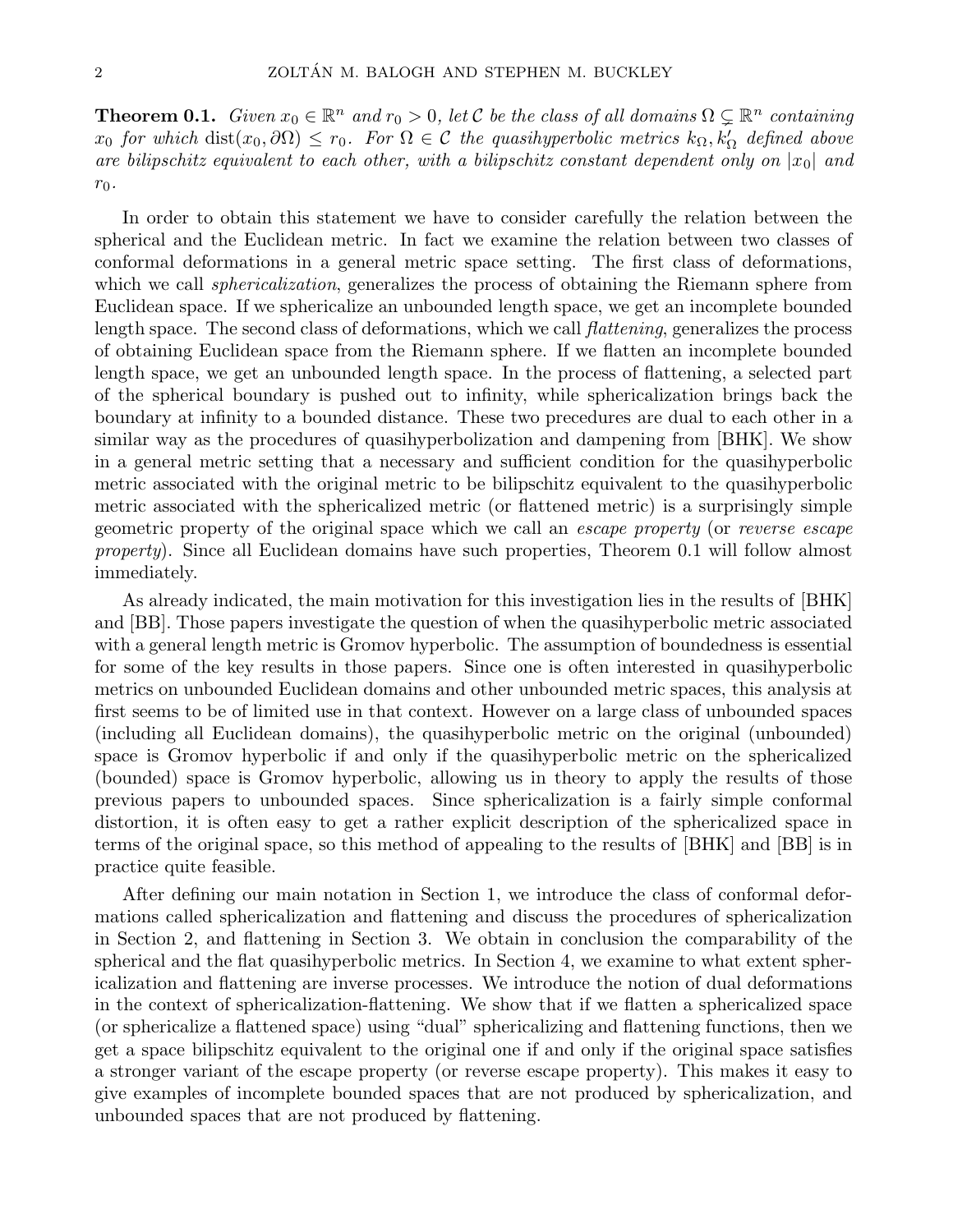#### 1. NOTATION AND TERMINOLOGY

We write  $A \leq B$  or  $B \geq A$  whenever  $A \leq CB$  for some positive constant C that depends only on explicitly allowed parameters, and we write  $A \approx B$  if  $A \leq B \leq A$ . We denote by  $a \vee b$ and  $a \wedge b$  the maximum and minimum, respectively, of any  $a, b \in [-\infty, \infty]$ .

Suppose that  $(X, d)$  is a metric space. Given  $x \in X$  and  $r \in \mathbb{R}$ , we define  $B_d(x, r) =$  $\{y \in X : d(y, x) < r\}$ . If  $\gamma$  is a path in  $(X, d)$ , then  $\gamma(T-\tau; d)$  is short-hand for  $\lim_{t \to T^-} \gamma(t)$ , assuming this d-limit exists in  $\overline{X}_d$ , and len $_d(\gamma)$  is the d-length of  $\gamma$ . We do not distinguish notationally between paths and their images.

We denote by  $\overline{X}_d$  the metric completion of X and  $\partial X_d = \overline{X}_d \setminus X$ . We say that  $(X, d)$  is locally complete if  $d(x, \partial X_d) > 0$  for all  $x \in X$ . Given  $x, y \in \overline{X}_d$ ,  $\Gamma(x, y)$  denotes the class of rectifiable paths  $\gamma : [0, T] \to X_d$  for which  $\gamma|_{(0,T)}$  is a rectifiable path in  $X$ ,  $\gamma(0) = x$ , and  $\gamma(T) = y$ . We also define  $\Gamma_d(x, y)$  to be the subset of  $\Gamma(x, y)$  consisting of paths that are parametrized by d-arclength.

Suppose  $(X, d, o)$  is a rectifiably connected pointed metric space which is locally complete, and either incomplete or unbounded. Writing  $\delta_{d,C}(x) = d(x, \partial X_d) \wedge (C + d(x, o))$  for  $0 < C \le$  $\infty$ , we define the *C*-quasihyperbolic metric on X by the equation

$$
k_{d,C}(x,y) = \inf_{\gamma \in \Gamma(x,y)} \int_{\gamma} \frac{dl(z)}{\delta_{d,C}(z)}.
$$
\n(1.1)

Whenever we omit the subscript C in this notation, it is to be assumed that  $C = \infty$ . Thus  $\delta_d$ and  $k_d$  are the boundary distance and quasihyperbolic metric, respectively, as they are usually defined for incomplete spaces but, taking  $C < \infty$ , we get variants of these concepts that are also defined on complete spaces. Note that if X is incomplete then  $\delta_d = \delta_{d,C}$  and  $k_d = k_{d,C}$ , for all  $C \geq d(o, \partial X_d)$ . We shall see that the resulting metrics  $k_{d,C}$  behave in a similar manner whether  $C$  is finite or infinite. In this paper, we compare two such quasihyperbolic metrics,  $k_{l,C}$  and  $k_{\sigma}$ , where l is an unbounded metric,  $\sigma$  is typically a bounded incomplete metric, and  $l, \sigma$  are related via sphericalization or flattening. Note that local completeness is essential to ensure that the right-hand side of (1.1) is finite.

## 2. Sphericalization

In this section we "sphericalize" a fairly general unbounded metric space  $(X, l)$  to get a related length space  $(X, \sigma)$ ; we use the term "sphericalization" because this process generalizes that of obtaining the Riemann sphere from Euclidean space. The main result, Theorem 2.28, compares the corresponding quasihyperbolic metrics  $k_{l,C}$  and  $k_{\sigma}$ .

A couple of results require that l is a length metric but, since we want our main result to apply to Euclidean domains with the Euclidean metric attached (in order to deduce Theorem 0.1), we mostly require  $l$  to be merely a local length metric, a concept we now define.

Suppose  $(X, l)$  is a metric space and let  $l'(x, y) = \inf_{\gamma \in \Gamma_l(x, y)} \text{len}_l(\gamma)$ ,  $x, y \in \overline{X}_l$ . If  $l'|_{X \times X}$ is always finite, we call it the inner metric associated with l. A rectifiably connected metric space  $(X, l)$  is a local length space, and l is a local length metric, if  $l(x, y) = l'(x, y)$  whenever  $x \in X$ ,  $y \in \overline{X}_l$ , and  $l(x, y) \le l(x, \partial X_l)$ . Recall that  $(X, l)$  is a length space if  $l(x, y) = l'(x, y)$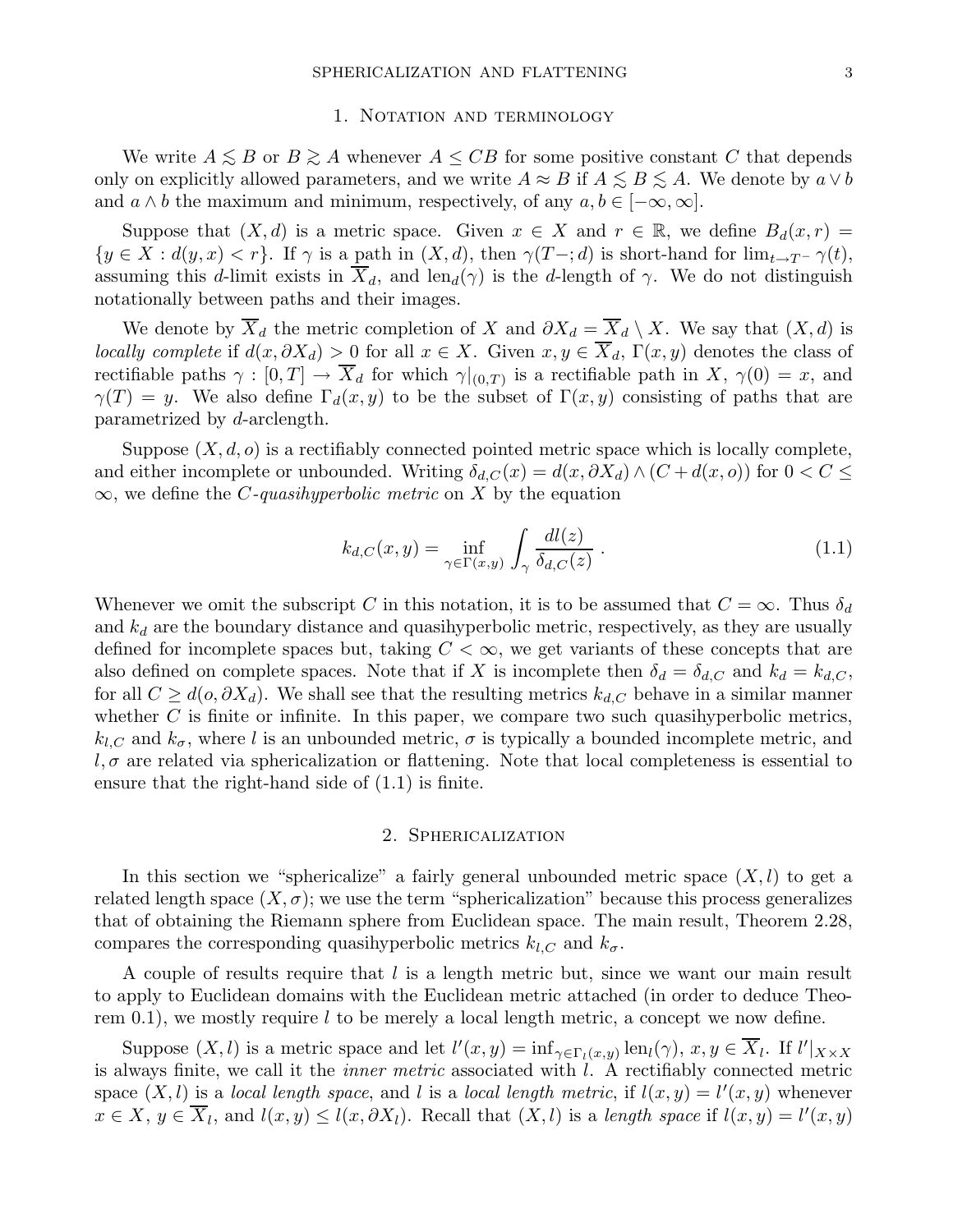for all  $x, y \in X$ ; such an equality clearly extends to points  $x, y \in X_l$ , so a length space is always a local length space.

Every Euclidean domain is a local length space when equipped with the Euclidean metric, but the slit disk is not a length space. To make a Euclidean domain into a length space, we can equip it with either the inner Euclidean or inner spherical metric, i.e. the inner metrics associated with either the Euclidean metric or the intrinsic metric of the Riemann sphere.

Throughout the rest of this section,  $(X, l, o)$  is an unbounded pointed local length space, and we write  $|x| = l(x, o), x \in X_l$ . Given  $g : [0, \infty) \to (0, \infty)$ , we define a length metric  $\mathfrak{S}(l, o, g)$  on X by the equation

$$
\mathfrak{S}(l, o, g)(x, y) = \inf_{\gamma \in \Gamma(x, y)} \int_{\gamma} g(|z|) dl(z), \qquad x, y \in X.
$$

We normally write  $\sigma$  in place of  $\mathfrak{S}(l, o, g)$ , and we take g to be any *sphericalizing function*, a concept we now define.

## 2.1. Sphericalizing functions.

A continuous function  $g : [0, \infty) \to (0, \infty)$  is a C-sphericalizing function,  $C > 2$ , if it has the following properties:

- (S1)  $g(r) \leq Cg(s)$  whenever  $r, s > 0, r \leq 2s + 1$ , and  $s \leq 2r + 1$ ;
- (S2)  $\int_r^{\infty} g(t) dt \leq C r g(r), r \geq 1.$

We shall see that this pair of properties is quantitatively equivalent to the combination of (S1) and the following condition, where  $0 < \epsilon \leq 1 \leq C'$  are other constants:

(S3) 
$$
\frac{g(s)}{g(r)} \le C' \left(\frac{r}{s}\right)^{1+\epsilon}
$$
, for all  $1 \le r \le s$ .

Notice that (S1) merely says that all values of g on any one of the intervals  $I_j$  are mutually comparable, where  $I_0 = [0, 1]$  and  $I_j = [2^{j-1}, 2^j]$ ,  $j \in \mathbb{N}$ .

Typical sphericalizing functions include the "standard sphericalizing function"  $q(t)$  =  $2/(1+t^2)$  and, more generally,  $g(t) = c \log^q(2+t)/(1+t^p)$ , where  $p > 1$ ,  $q \in \mathbb{R}$ , and  $c > 0$ . Note that  $(S1)$  and  $(S3)$  imply that g is quasidecreasing in the sense that

(S4)  $g(s) \leq C''g(r)$ ,  $0 \leq r \leq s$ ,

where  $C'' = CC'$ . Moreover  $h(r) := \sup_{r \geq s} g(s)$  defines a monotonically decreasing  $C_1$ sphericalizing function comparable to g, where  $C_1 = C^2 C'$ . Thus we may assume without loss of generality that a sphericalizing function is decreasing whenever switching to a comparable sphericalizing function and making a quantitatively controlled change in  $C$  is harmless.

We now state and prove two simple lemmas.

**Lemma 2.2.** A continuous function  $g : [0, \infty) \to (0, \infty)$  is a sphericalizing function if and only if it satisfies  $(S1)$  and  $(S3)$ , with quantitative control of parameters.

*Proof.* By integration, (S3) immediately implies (S2), with  $C = C'/\epsilon$ . Conversely suppose (S1) and (S2) hold. Since  $g(t) \geq g(r)/C$  for  $r \leq t \leq 2r$ , we get the useful estimate

$$
\frac{rg(r)}{C} \le \int_r^{\infty} g(t) dt \le Crg(r), \qquad r \ge 1.
$$
 (2.3)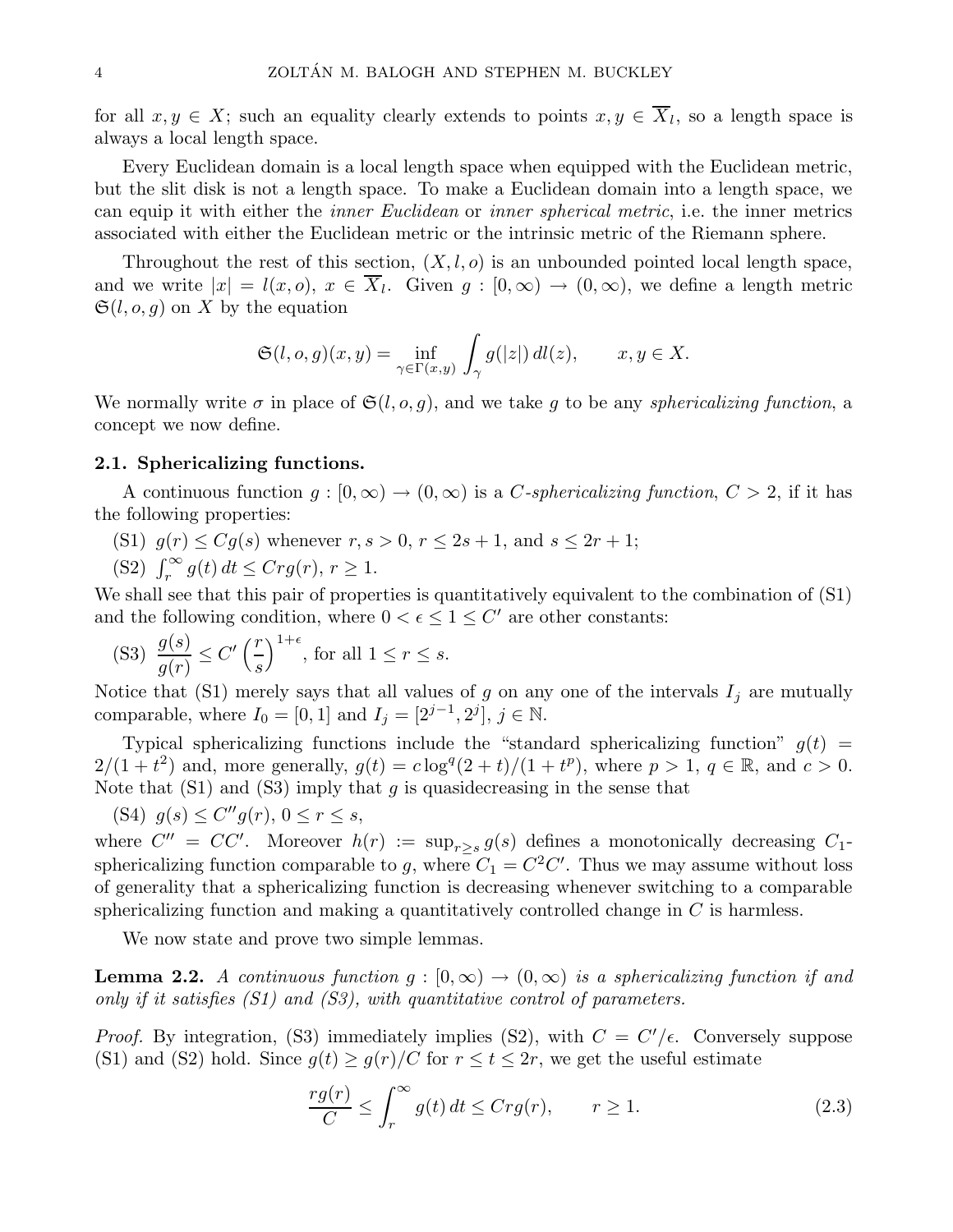Writing  $u(r) := r^{1/C} \int_r^{\infty} g(t) dt$ , we see that for all  $r > 1$ ,

$$
u'(r) = \frac{r^{-1+1/C}}{C} \left( \int_r^{\infty} g(t) dt - Crg(r) \right) \le 0,
$$

Thus u is a decreasing function and

$$
\int_s^{\infty} g(t) dt \le \left(\frac{r}{s}\right)^{1/C} \int_r^{\infty} g(t) dt, \qquad 1 \le r \le s.
$$

This inequality plus (2.3) gives (S3) with  $C' = C^2$  and  $\epsilon = 1/C$ .

**Lemma 2.4.** Suppose q is a C-sphericalizing function,  $C > 2$ . Then for every  $K > 0$  there exists  $\alpha = \alpha(C, K) \in (0, 1)$  such that

$$
\int_{\alpha r}^{r} g(t) dt \geq K r g(r), \qquad r \geq 1/\alpha.
$$

*Proof.* Replacing  $g(t)$  by the lower bound  $g(r)(r/t)^{1+\epsilon}/C'$  provided by Lemma 2.2, and integrating, we get

$$
\int_{\alpha r}^{r} g(t) dt \geq rg(r) \cdot \left(\frac{\alpha^{-\epsilon} - 1}{\epsilon C'}\right).
$$

Taking  $\alpha > 0$  small enough, the parenthesized expression can be made arbitrarily large.  $\Box$ 

We record the following change of variables lemma, which is essentially a special case of [V, Theorem 5.7].

**Lemma 2.5.** Let  $I \subset [0,\infty)$  be an interval. If  $\alpha : [a,b] \to I$  satisfies the 1-Lipschitz condition  $|\alpha(s) - \alpha(t)| \leq |s - t|$ ,  $s, t \in [a, b]$ , and  $\rho: I \to (0, \infty)$  is a Borel function, then

$$
\int_a^b \rho(\alpha(t)) dt \ge \left| \int_{\alpha(a)}^{\alpha(b)} \rho(s) ds \right|.
$$

We now come to the first of the three results in this section that require  $l$  to be a length metric, and not just a local length metric.

**Proposition 2.6.** If  $(X, l, o)$  is an unbounded pointed length space, and  $\sigma = \mathfrak{S}(l, o, g)$  for some C-sphericalizing function g, then  $\text{dia}_{\sigma}(X) \leq 4Cq(1)$ .

*Proof.* Let  $\gamma_{\epsilon} \in \Gamma_l(o, y)$  be a path of *l*-length  $L \leq |y| + \epsilon$  for some  $\epsilon \in (0, 1]$ , and so

$$
\operatorname{len}_{\sigma}(\gamma) = \int_0^L g(|\gamma_{\epsilon}(t)|) dt.
$$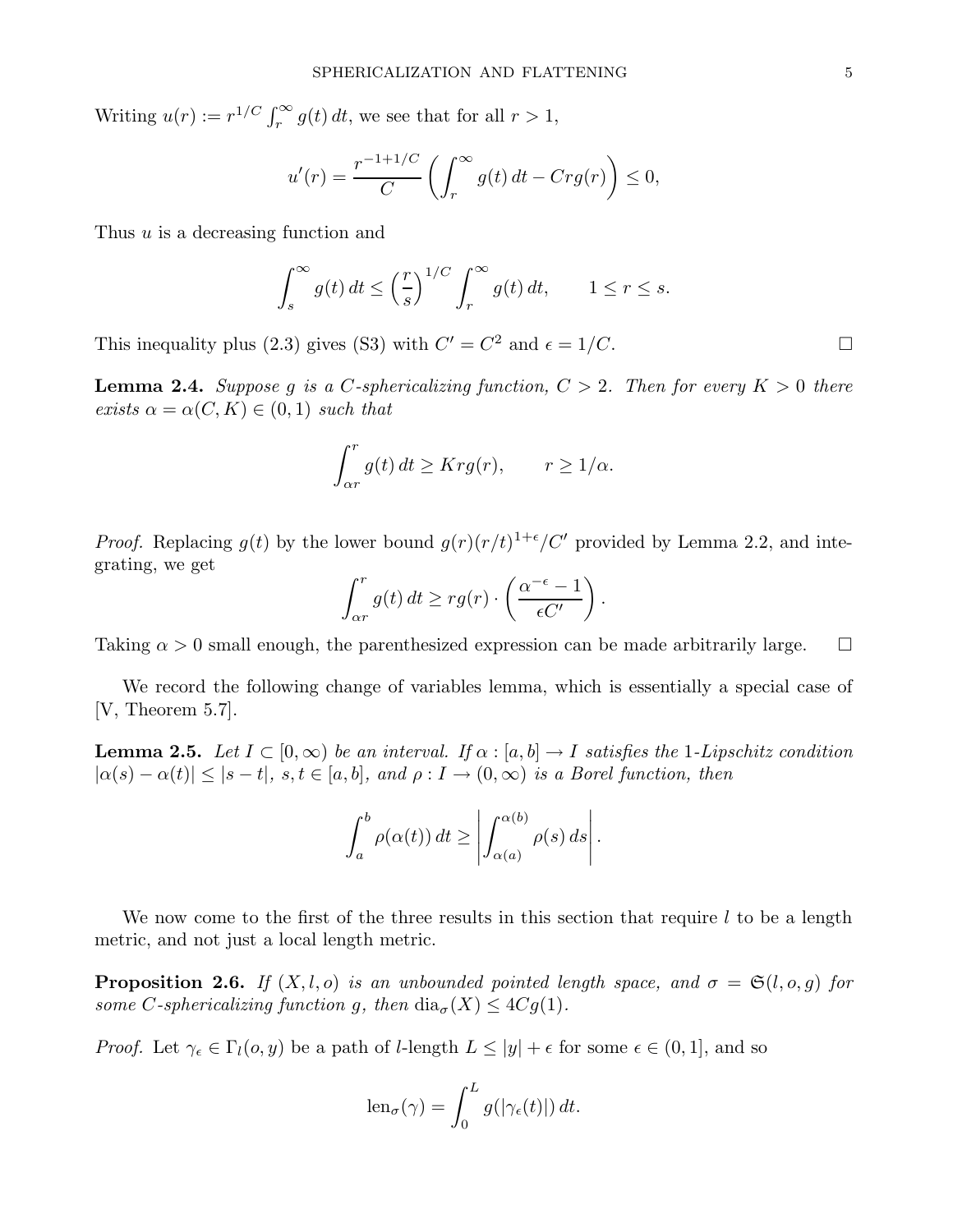By the triangle inequality,  $t - \epsilon \leq |\gamma(t)| \leq t$ . Letting  $\epsilon$  tend to zero, and using the uniform continuity of g on  $[0, |y| + 1]$ , we deduce that  $\text{len}_{\sigma}(\gamma_{\epsilon})$  tends to  $\int_0^{|y|} g(t) dt$ . Using (S1) and (S2), the last integral is bounded by  $2Cg(1)$ .

*Remark 2.7.* The above lemma would fail if we merely required  $l$  to be a local length metric. For instance, if l is the Euclidean metric on a domain  $\Omega \subset \mathbb{R}^n$  then, using the standard sphericalizing function,  $\sigma$  is the usual inner spherical metric, and this can be unbounded if  $\Omega$ tightly spirals in the vicinity of some point  $z \in \partial\Omega$ . If we instead sphericalized  $\Omega$  with respect to the inner Euclidean metric, we would always get a bounded space, although this space is typically not a subdomain of the Riemann sphere.

*Remark 2.8.* If  $\gamma$  is a path in X containing points x, y with  $|x| \le |y|$ , then

$$
\operatorname{len}_{\sigma}(\gamma) \ge \int_{|x|}^{|y|} g(t) dt. \tag{2.9}
$$

This follows from Lemma 2.5 with  $\rho = g$  and  $\alpha(t) = |\nu(t)|$ , where  $\nu$  is the reparametrization of  $\gamma$  by arclength. Since we already know from the proof of Proposition 2.6 that  $\sigma(o, y) \leq$  $\int_0^{|y|} g(t) dt$ , it follows that  $\sigma(o, y) = \int_0^{|y|} g(t) dt$ , assuming l is a length metric.

## 2.10. Escape properties.

**Definition 2.11.** Suppose  $(X, l, o)$  is a pointed local length space,  $0 < c \leq 1$ , and  $\rho \geq 0$ . We say that  $\gamma$  is a *c-escape path* for  $x \in X$  if  $\gamma : [0, T] \to X$  is parametrized by *l*-arclength,  $\gamma(0) = x, \ |\gamma(t)| \geq c(t + |x|),$  and either  $T = \infty$ , or  $T < \infty$  with  $\gamma(T -; l) = y \in \partial X_l$ ; recall that  $\gamma(T-\tau)$  indicates the *l*-limit lim<sub>t→T</sub>- $\gamma(t)$ . We call  $\gamma$  a strong c-escape path if  $T = \infty$ . We say that  $(X, l, o)$  has the *(strong)*  $(c, \rho)$ -escape property if every  $x \in X$  satisfying  $|x| \ge \rho$ has a (strong) c-escape path.

Trivially, the strong  $(c, \rho)$ -escape property implies the  $(c, \rho)$ -escape property. By the triangle inequality, a c-escape path for x must satisfy  $|\gamma(t)|/(t+|x|) \in [c, 1]$ . This implies the following fact.

**Fact 2.12.** If g is a  $C_0$ -sphericalization function, and  $\gamma : [0, T] \to X$  is a c-escape path for a point  $x \in X$ , then there exists  $C = C(C_0, c) \geq 1$  such that  $g(|\gamma(t)|)/g(t+|x|) \in [1/C, C]$ ,  $0 \leq t < T$ .

Modulo a change in the values of c and  $\rho$ , (strong) escape properties are independent of the basepoint o. Moreover the next lemma shows that if any point in a length space has a strong escape path, so does o.

**Lemma 2.13.** Let  $(X, l, o)$  be an unbounded pointed length space, and suppose that some point  $x \in X$  has a strong c-escape path for some  $0 < c < 1$ . Then o also has a strong c-escape path.

*Proof.* We claim that there is a path  $\nu$  from  $\sigma$  to  $x_0$ , parametrized by l-arclength and satisfying  $|\nu(t)| \geq ct$ . Once we prove this claim, the lemma follows by concatenating  $\nu$  with the strong escape path for  $x_0$ . To prove the claim, we construct  $\nu$  inductively. Letting  $\delta = (1 - c)/4$ ,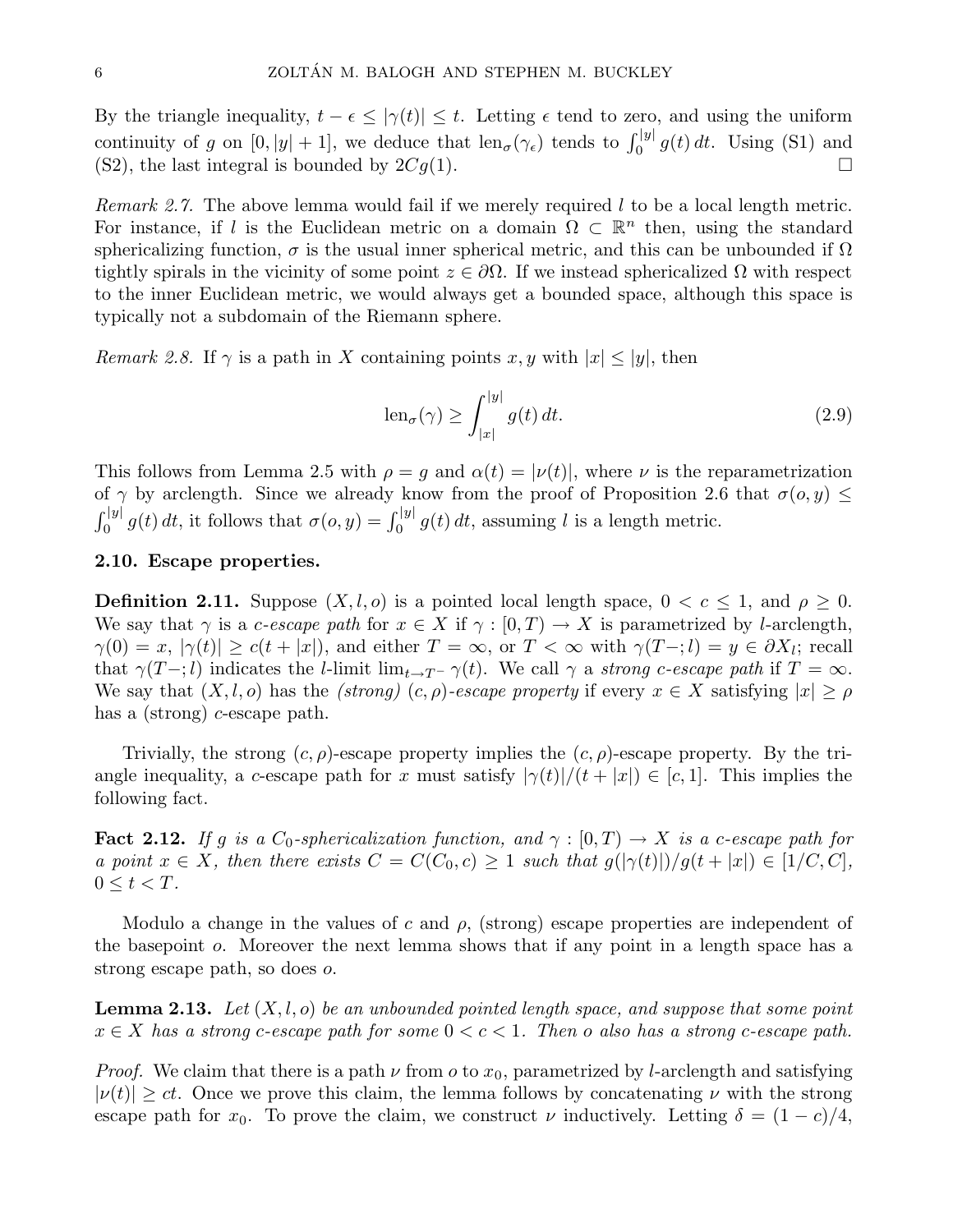we first pick  $\lambda_1$  from  $x_0$  to o of length less than  $(1 + \delta)|x_0|$ . Let  $\nu_1$  be the initial segment of  $\lambda_1$  as far as  $x_1 = \lambda_1(t_1)$ , the first point on  $\lambda_1$  whose distance from *o* is  $|x_0|/2$ . Inductively, given  $x_j$ , we find a path  $\lambda_{j+1}$  from  $x_j$  to *o* of length less than  $(1+\delta)|x_j|$  and let  $\nu_{j+1}$  be the initial segment of  $\lambda_{j+1}$  as far as  $x_{j+1} = \lambda_{j+1}(t_{j+1})$ , the first point on  $\lambda_{j+1}$  whose distance from *o* is  $|x_i|/2$ . Concatenating the paths  $\nu_j$ ,  $j \in \mathbb{N}$ , and reparametrizing the resulting path by l-arclength in the direction from  $\sigma$  to  $x_0$ , it is clear that the resulting path  $\nu$  has the desired  $\Box$ 

**Example 2.14.** Suppose that  $\Omega \subset \mathbb{R}^n$  is a Euclidean domain containing the origin. Let o be the origin and attach the inner Euclidean metric l. Then  $\Omega$  has the  $(1, 0)$ -escape property, since if  $x \in \Omega$ ,  $x \neq 0$ , we can take the path  $\gamma : [0, T) \to \Omega$ ,  $\gamma(t) = x + t \cdot x$ , with T being the least value of  $t > 0$  for which  $x + t \cdot x \in \partial_l \Omega$  (or  $T = \infty$  if all there is no such number t). If  $x = 0$ , take any ray beginning at the origin, and let  $\gamma$  be the initial part which ends (if at all) when this ray first reaches  $\partial_{l}\Omega$ . It is, however, easy to give an example of such a domain where  $\sigma$  (and hence every point) fails to have any strong escape paths, for instance the complement of an Archimidean spiral  $S \not\ni o$ .

Example 2.15. There are also domains that in which there are strong escape paths from all points but which fail to have a strong escape property because the escape parameter C depends on the point. Consider, for instance, the domain whose complement consists of the two curves given by  $t \mapsto (t, 1 + t^2 \sin t), t \ge 0$ , and  $t \mapsto (t, 3 + t^2 \sin t), t \ge 0$ . There is a strong escape path from every point  $x \in \Omega$ , but the strong escape parameter c depends on x. For instance, if we write

$$
\Omega' = \{(x_1, x_2) : x_1 \ge 0, |x_2 - 2 - x_1^2 \sin x_1| < 1\} \subset \Omega,
$$

then for points in  $(x_1, x_2) \in \Omega'$ , the parameter c must be chosen to be very small if  $x_1$  is very large. Thus  $\Omega$  fails to have any strong escape property. By contrast, there is a strong 1-escape path from all points  $(x_1, x_2)$  with  $x_1 < 0$ .

**Example 2.16.** Consider  $X \subset \mathbb{R}^2$ , where X consists of the horizontal half-line  $(x_1, 0), x_1 \ge 0$ , together with the attached vertical line segments  $(a_n, x_2)$ ,  $0 \le x_2 \le b_n$ ,  $n \in \mathbb{N}$ , where  $(a_n)$  is a strictly increasing sequence of positive numbers tending to infinity, and  $(b_n)$  is a non-negative sequence of numbers. Let  $o = (0,0)$  and equip X with its natural Euclidean length metric l. Then it is readily verified that  $(X, l, o)$  has the  $(c, \rho)$ -escape property for a particular  $0 < c \leq 1$ if and only if  $b_n \leq (1-c)a_n/2c$  whenever  $a_n + b_n \geq \rho$ . In particular,  $(X, l, o)$  has some escape property if and only if  $(b_n/a_n)_{n=1}^{\infty}$  is bounded. The same condition also characterizes when  $(X, l, o)$  has a strong escape property.

**Example 2.17.** Suppose  $(X, l, o)$  is as in the previous example, with  $b_n > 0$  for all  $n \in \mathbb{N}$ . Given  $T \subset \mathbb{N}$ , we define  $X_T$  to be the subset of X consisting of all points except  $(a_n, b_n), n \in T$ , and let us also denote by l the subspace metric inherited by  $X_T$ . Then  $(X_T, l, o)$  is always a length space, and it has an escape property if and only if the set  ${b_n/a_n : n \in \mathbb{N} \backslash T}$  is bounded. In the extreme case  $T = \mathbb{N}, (X_{\mathbb{N}}, l, o)$  always satisfies the  $(1, 0)$ -escape property. Notice however that strong escape properties for spaces of the form  $(X_T, l, o)$  are more restrictive than escape properties whenever  $T$  is nonempty: although there always exists a strong escape path for o and all other points  $(x_1, 0) \in X_T$ , nevertheless  $(X_T, l, o)$  fails to satisfy a strong escape property unless the full sequence  $(b_n/a_n)_{n=1}^{\infty}$  is bounded.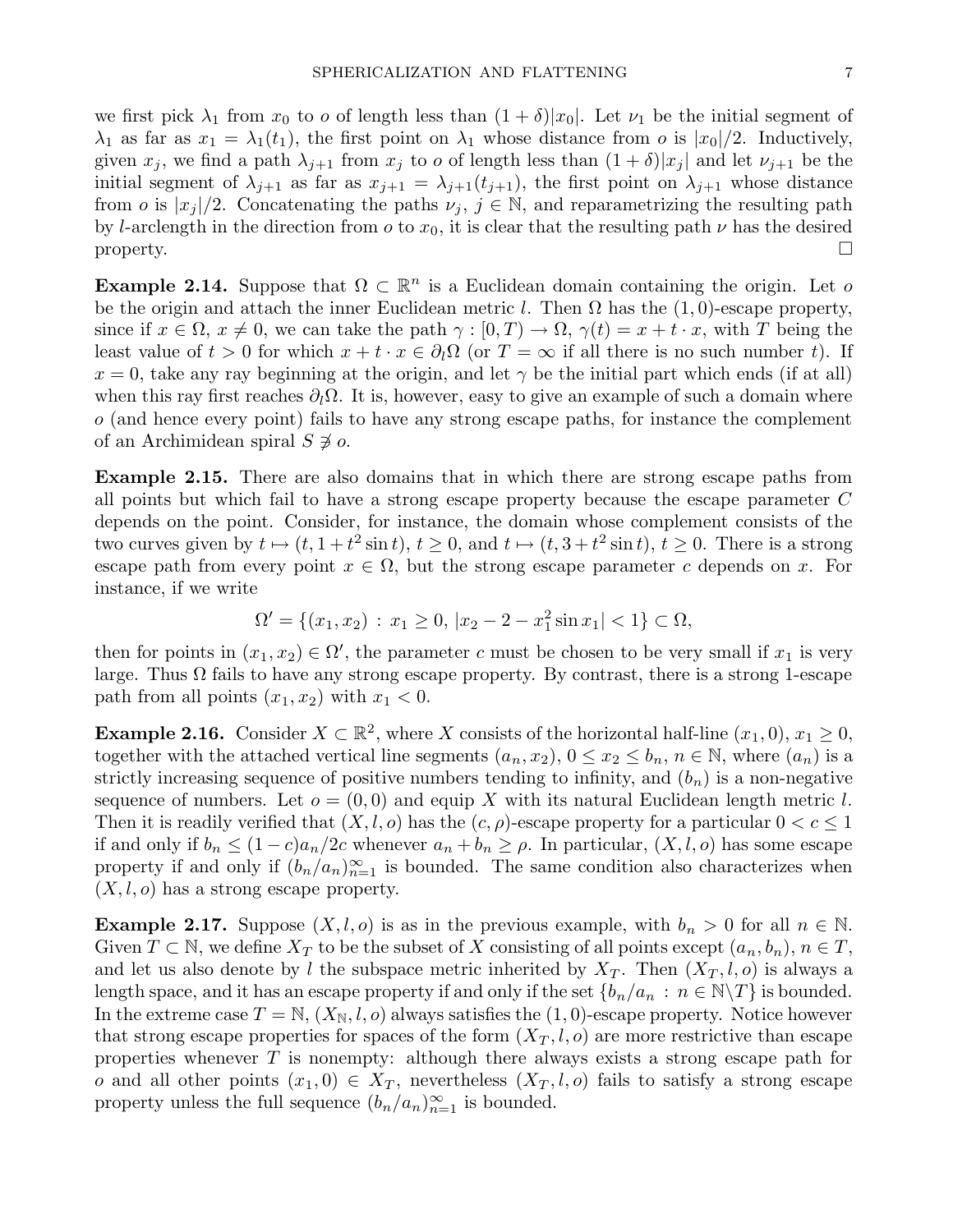**Example 2.18.** Let X consist of a bouquet of half-open line segments  $I_n$ , where  $I_n$  has length n. Here, we identify the included endpoints of all the intervals and call this point  $o$ . There is a natural length metric l on X which restricts to the length metric on each interval  $I_n$ . Then  $(X, l, o)$  satisfies a  $(1, 0)$ -escape property, but there is no strong escape path from any point of  $X$ .

#### 2.19. The spherical boundary.

Given a local length space  $(X, l)$ , let  $\partial_0 X_l$  denote the set of all points  $y \in \partial X_l$  for which  $\Gamma(x, y)$  is nonempty for some (and hence all)  $x \in X$ . Equivalently  $\partial_0 X_l$  is the set of all  $y \in X_l$ whose inner distance from some (and hence all)  $x \in X$  is finite. If l is a length metric, then  $\partial_0 X_l = \partial X_l$ , but equality may fail if l is merely a local length space. For instance, if l is the Euclidean metric on a domain  $\Omega \subset \mathbb{R}^n$  which spirals sufficiently tightly near some point  $y \in \partial\Omega$ , then  $\Gamma(x, y)$  is empty for all  $x \in \Omega$ . However,  $\Gamma(x, y)$  is always nonempty if there exists  $z \in X$  such that  $d(z, y) = \text{dist}_d(z, \partial \Omega)$ .

Suppose  $\sigma = \mathfrak{S}(l, o, g)$ , where g is a sphericalizing function. Given  $x \in X$ ,  $y \in \partial_0 X_l$ , and  $\gamma \in \Gamma_l(x, y)$ , it is clear that  $\gamma$  is also of finite  $\sigma$ -length. Thus  $\partial_0 X_l$  can be viewed in a natural way as a subset of  $\partial X_{\sigma}$ . We define the *spherical boundary of* X to be  $\partial_S X := \partial X_{\sigma} \setminus \partial_0 X_l$ . It is clear that if  $x \in X$ ,  $y \in \partial_S X$ , and  $\gamma \in \Gamma_{\sigma}(x, y)$ , then  $\gamma$  must exit from all balls  $B_l(o, r)$ . Thus  $\partial_S X$  is a type of "boundary at infinity" of the space  $(X, l)$  which generalizes the role of the point at infinity on the Riemann sphere.

**Proposition 2.20.** Suppose  $(X, l, o)$  is an unbounded pointed local length space and  $\sigma =$  $\mathfrak{S}(l, o, g)$  for some C-sphericalizing function g. If some point  $x \in X$  has a strong escape path, then  $\partial_S X$  is nonempty. In any case,  $\partial_S X$  is always a closed subset of  $\overline{X}_{\sigma}$ .

*Proof.* Let  $\gamma : [0, \infty) \to X$  be a strong escape path, so that  $\gamma$  is parametrized by l-arclength,  $\gamma(0) = x$ , and  $|\gamma(t)| \ge c(t + |x|)$ . Using Fact 2.12, (S1) and (S2), we get

$$
\operatorname{len}_{\sigma}(\gamma) = \int_0^{\infty} g(|\gamma(t)|) dt \approx \int_0^{\infty} g(t+|x|) dt = \int_{|x|}^{\infty} g(s) ds \lesssim (1+|x|)g(|x|). \tag{2.21}
$$

Since  $\gamma$  has finite  $\sigma$ -length,  $\gamma(t)$  has a  $\sigma$ -limit  $w \in X_{\sigma}$ . Now w cannot be in  $X_{l}$ , since then  $\gamma$ would have to *l*-converge to w. Thus  $w \in \partial_S X$ , and  $\partial_S X$  is nonempty.

Since paths converging to  $\partial_S X$  must leave all balls  $B_l(o, r)$ , it follows from (2.9) that

$$
dist_{\sigma}(y,\partial_{S}X) \ge \int_{|y|}^{\infty} g(t) dt, \qquad y \in \overline{X}_{l}.
$$
 (2.22)

So a sequence in  $\partial_S X$  cannot converge to a point in  $\overline{X}_l$ , and  $\partial_S X$  is  $\sigma$ -closed.

Example 2.23. In the absence of the strong escape path assumption,  $\partial_S X$  might be empty. This is indeed the case if  $X = \bigcup_{j=1}^{\infty} S_j$ , where  $S_j \subset \mathbb{R}^2$  is the circle centered at  $(j,0)$  of radius j; as usual, l is the inner Euclidean metric and o is the origin. Then  $\partial X_l$  and  $\partial_S X$  are both empty. A similar example is the space in Example 2.18; there  $\partial_S X$  is empty but  $\partial X_l$  is nonempty.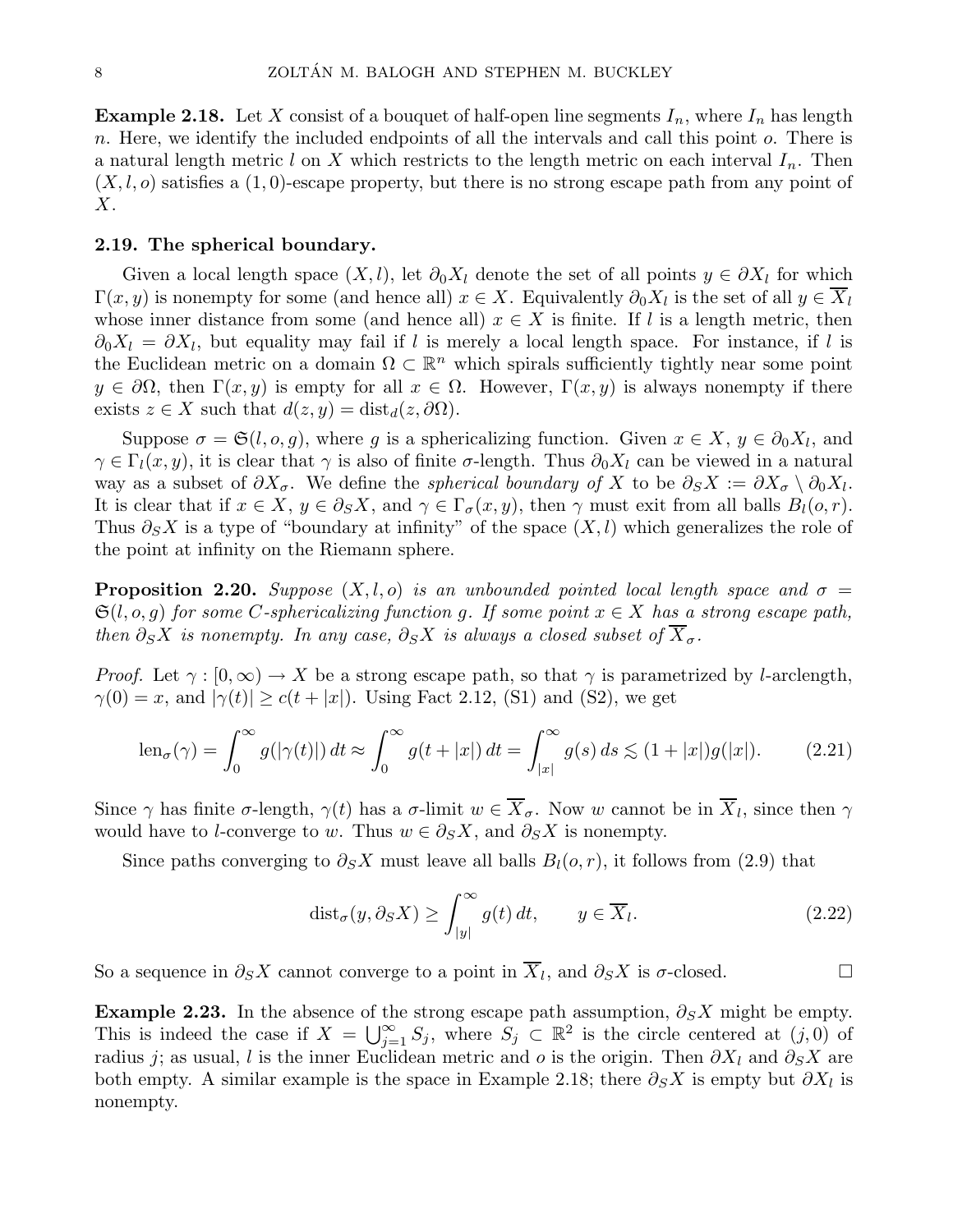#### 2.24. Comparability of quasihyperbolic metrics.

Let us first introduce some notation and estimates that will be used throughout the remainder of this section. Suppose g is a C-sphericalizing function. Given  $x \in X$ , let  $B_x = B_l(x, r_x)$ , where  $r_x := 1 \vee (|x|/2)$ . Let  $A_j = B_l(o, 2^j) \setminus B_l(o, 2^{j-1}), j \in \mathbb{N}, A_0 = B_l(o, 1)$ , and let  $A_{-1}$  be the empty set. We also define fatter annuli  $A_{i,j} = \bigcup_{m=i}^{j} A_m$  for all  $-1 \leq i \leq j \leq \infty$ . We denote the l-closure of any of these sets by means of a bar:  $\overline{B}_x$ ,  $\overline{A}_j$ , etc. Note that  $B_x \subset A_{j-1,j+1}$ for all  $x \in A_j$ .

It follows from  $(S_1)$  that  $g(|y|)/g(|x|) \in [1/C, C]$  for all  $y \in \overline{B}_x$ , and that  $g(|y|)/g(|z|) \in$ [1/C, C] for all  $y, z \in \overline{A}_j$ . Thus if  $\gamma$  is a path in X then

$$
C^{-1} \le \frac{\operatorname{len}_{\sigma}(\gamma)}{\operatorname{len}_{l}(\gamma)g(|x|)} \le C, \quad \gamma \subset \overline{B}_x. \tag{2.25}
$$

$$
C^{i-j-1} \le \frac{\operatorname{len}_{\sigma}(\gamma)}{\operatorname{len}_{l}(\gamma)g(|x|)} \le C^{j+1-i}, \quad \gamma \subset \overline{A}_{i,j}, \ x \in \overline{A}_{i,j}, 0 \le i \le j. \tag{2.26}
$$

If  $\gamma$  is a path that passes through x of length at least  $r_x$ , then it has a piece of length at least  $r_x$  inside  $B_x$ , and so (2.25) implies that

$$
\operatorname{len}_{\sigma}(\gamma) \ge C^{-1} r_x g(|x|). \tag{2.27}
$$

In particular, this estimate holds for any path through x that is not contained in  $B_x$ , and for any path through  $x \in \overline{A}_i$  that is not contained in  $A_{i-1,i+1}$ .

We now state and prove the main result of this section which concerns the relationship between quasihyperbolic metrics associated with l and  $\sigma$ . We do not want to restrict  $(X, l)$  to be incomplete, so we use  $k_{l,C}$  for some  $C < \infty$  as the quasihyperbolic metric associated with l. By contrast, only incomplete spaces  $(X, \sigma)$  are of interest, so we use  $k_{\sigma}$  as the quasihyperbolic metric associated with  $\sigma$ . Note that

$$
k_{l,C}(x,y) = \inf_{\gamma \in \Gamma(x,y)} \int_{\gamma} \frac{dl(z)}{\delta_{l,C}(z)},
$$
  
\n
$$
k_{\sigma}(x,y) = \inf_{\gamma \in \Gamma(x,y)} \int_{\gamma} \frac{d\sigma(z)}{\delta_{\sigma}(z)} = \inf_{\gamma \in \Gamma(x,y)} \int_{\gamma} \frac{g(|z|) dl(z)}{\delta_{\sigma}(z)},
$$

where dl and  $d\sigma$  are the length elements with respect to l and  $\sigma$ , respectively. Note also that if  $(X, l)$  is locally incomplete, then so is  $(X, \sigma)$ .

**Theorem 2.28.** Let  $(X, l, o)$  be a locally complete unbounded pointed local length space, let  $\sigma := \mathfrak{S}(l, o, g)$  for some  $C_q$ -sphericalizing function g, and let  $1 \leq C_l < \infty$ .

- (a) If  $\partial X_{\sigma}$  is nonempty, then  $k_{\sigma} \leq C' k_{l,C_l}$ , where  $C' = C'(C_g, C_l)$ .
- (b) If  $(X, l, o)$  has some  $(c, \rho)$ -escape property, then  $\partial X_{\sigma}$  is nonempty and  $k_{\sigma} \geq c' k_{l, C_l}$  for some  $c' = c'(c, \rho, C_g) > 0$ .
- (c) Conversely if  $k_{\sigma} \geq c' k_{l,C_l}$  for some  $c' > 0$ , then  $(X, l, o)$  has a  $(c, \rho)$ -escape property, for some  $c, \rho$  dependent only on  $c', C_g$ , and  $C_l$ .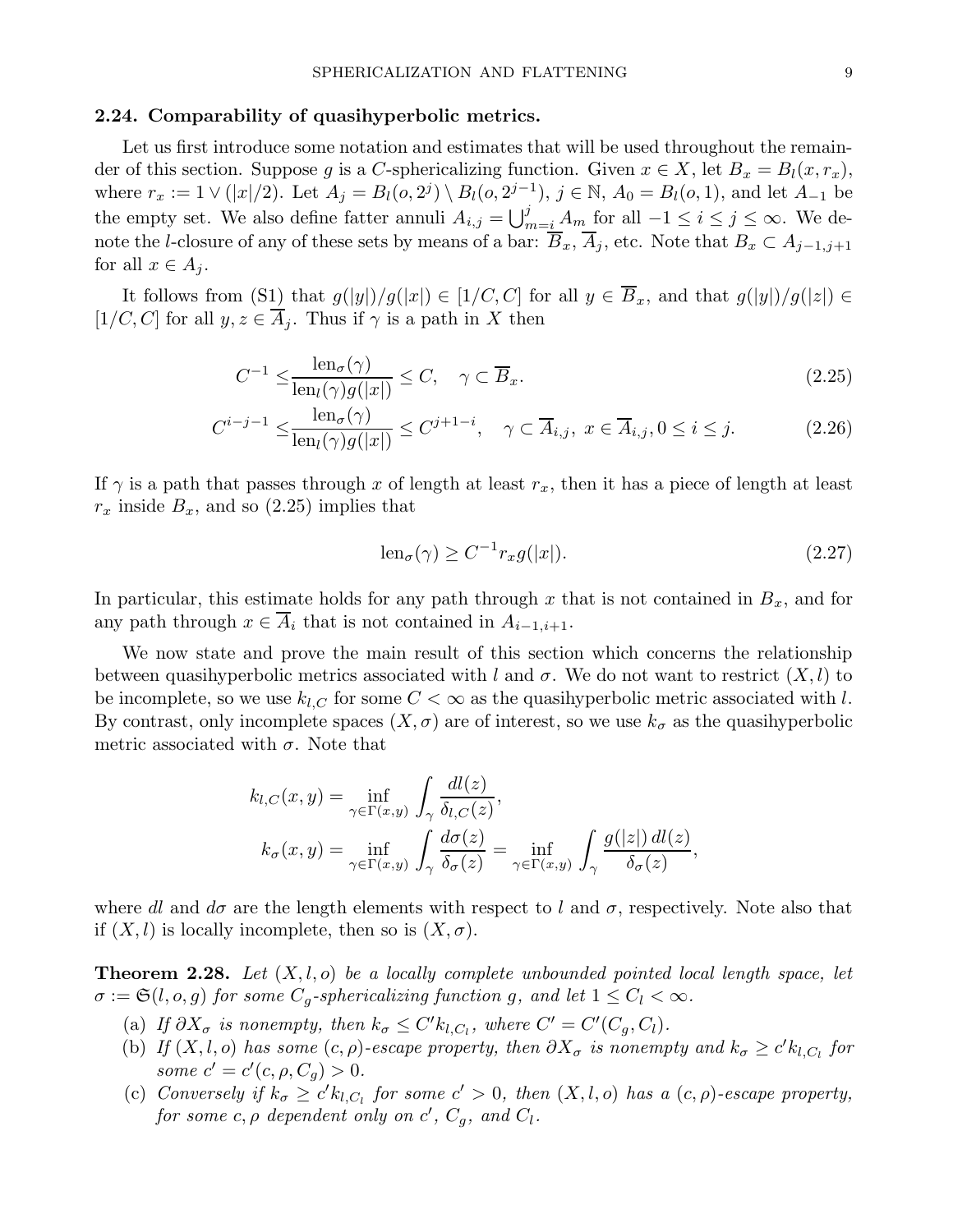*Proof.* Since  $k_{l,C_l}$  is the conformal deformation of l with density function  $1/\delta_{l,C_l}(x)$ , and  $k_{\sigma}$  is the conformal deformation of l with density function  $g(|x|)/\delta_{\sigma}(x)$ , inequalities between  $k_{l,C_l}$ and  $k_{\sigma}$  are equivalent to the corresponding reverse inequalities between  $\delta_{\sigma}(x)$  and  $g(|x|)\delta_{l,C_l}(x)$ .

To prove (a), we need to prove that  $\delta_{\sigma}(x) \gtrsim g(|x|) \delta_{l,C_l}(x)$ . Thus we need to find  $C' =$  $C'(C_g, C_l)$  such that for all  $y \in \partial X_\sigma, \, \gamma \in \Gamma_\sigma(x, y),$ 

$$
\operatorname{len}_{\sigma}(\gamma) \ge g(|x|) \delta_{l,C_l}(x) / C'. \tag{2.29}
$$

Let  $j \geq 0$  be such that  $x \in A_j$ , and let  $\gamma^-$  be the half-open curve  $\gamma \setminus \{y\}$ . If  $\gamma^- \subset A_{j-1,j+1}$ , then necessarily  $y \in \partial X_l$  and so (2.26) implies that  $\text{len}_{\sigma}(\gamma) \ge g(|x|) \text{len}_l(\gamma) / C_g^3 \ge g(|x|) \delta_{l,C_l}(x) / C_g^3$ . On the other hand if  $\gamma^- \not\subset A_{j-1,j+1}$ , then by  $(2.27)$ , len<sub> $\sigma$ </sub> $(\gamma \cap A_{j-1,j+1}) \gtrsim g(|x|)2^j$ . But  $\delta_{l,C_l}(x) \leq C_l + |x| \lesssim 2^j$ , so again  $\text{len}_{\sigma}(\gamma) \gtrsim g(|x|) \delta_{l,C_l}(x)$ .

We now turn to the proof of (b). Suppose that  $(X, l, o)$  has the  $(c, \rho)$ -escape property; we assume without loss of generality that  $\rho \geq 2$ . We must prove that  $\delta_{\sigma}(x) \lesssim g(|x|) \delta_{l,C_l}(x)$ . If  $\delta_{l,C_l}(x) < r_x$ , then  $\delta_{l,C_l}(x) = \delta_l(x)$ , so the local length property ensures that we can choose  $y \in \partial X_l$  and  $\gamma \in \Gamma_l(x, y)$  with  $L := \text{len}_l(\gamma) < r_x \wedge (2\delta_l(x))$ . Now  $(2.25)$  tells us that

$$
\delta_{\sigma}(x) \leq \mathrm{len}_{\sigma}(\gamma) \leq C_g g(|x|) L \leq 2C_g g(|x|) \delta_{l,C_l}(x).
$$

We may therefore assume that  $\delta_{l,C_l}(x) \geq r_x \geq 1$ .

Suppose  $|x| \ge \rho$ . Let  $\gamma : [0, T] \to X$  be parametrized by *l*-arclength such that  $\gamma(0) = x$ ,  $|\gamma(t)| \ge c(t+|x|)$ , and either  $T = \infty$ , or  $T < \infty$  with  $\gamma(T-1) = y \in \partial X_l$ . Now  $|x| \ge \rho \ge 2$  and  $r_x = |x|/2 \le \delta_{l,C_l}(x)$ , so if  $T < \infty$ , then  $y \in \partial_0 X_l \subset \partial X_\sigma$ , so  $\partial X_\sigma$  is nonempty. Furthermore, using Fact 2.12 and (S2), we get

$$
\delta_{\sigma}(x) \leq \int_0^T g(|\gamma(t)|) dt \approx \int_0^T g(t+|x|) dt \leq C_g g(|x|) |x| \leq 2C_g g(|x|) \delta_{l,C_l}(x),
$$

as desired. If instead  $T = \infty$ , it follows similarly that  $\text{len}_{\sigma}(\gamma) \lesssim g(|x|)|x|$ , and so  $\gamma(t)$  is  $\sigma$ convergent to some point  $w \in X_{\sigma}$ . But w cannot be in  $X \cup \partial_0 X_l$ , since  $\gamma$  would then have to lconverge to w. Thus  $w \in \partial_S X$ , so  $\partial X_{\sigma}$  is again nonempty and  $\delta_{\sigma}(x) \leq \text{len}_{\sigma}(\gamma) \lesssim g(|x|) \delta_{l,C_l}(x)$ .

Suppose instead that  $|x| < \rho$ . Since X is an unbounded length space, there exists  $x_0 \in X$ with  $|x_0| = \rho$ . By the previous case with  $C_l = 1$ , we see that  $\delta_{\sigma}(x_0) \lesssim g(\rho)(1 + \rho) \lesssim g(|x|)$ . As in the proof of Proposition 2.6, we see that  $\sigma(x, x_0) \leq 4Cg(1) \lesssim g(|x|)$ , and so

$$
\delta_{\sigma}(x) \leq \sigma(x, x_0) + \delta_{\sigma}(x_0) \lesssim g(|x|) \approx g(|x|) \delta_{l, C_l}(x).
$$

This finishes the proof of (b).

Finally we prove (c). Assume that  $\delta_{\sigma}(z) \leq g(|z|) \delta_{l,C_l}(z)/c', z \in X$ . We also assume without loss of generality that  $0 < c' < 1$ . Let  $K = 2(C_l + 1)/c'$  and  $\rho = \alpha^{-1} > 1$ , where  $\alpha = \alpha(C_g, K)$ is as in Lemma 2.4. We prove that  $(X, l, o)$  has a  $(c, \rho)$ -escape property for some  $0 < c < 1$ by constructing an escape path  $\gamma$  for an arbitrary point  $x, |x| \ge \rho$ . Let  $\lambda_0 : [0, T_0] \to X$ be a path parametrized by  $\sigma$ -arclength such that  $\lambda_0(0) = x$ ,  $\lambda_0(T_0 - \sigma) = w_0 \in \partial X_{\sigma}$ , and  $T_0 < 2g(|x|)\delta_{l,C_l}(x)/c'$ . Let  $\nu_0 : [0, S_0) \to X$  be the reparametrization of  $\lambda_0$  by *l*-arclength. Note that  $S_0$  may be finite or infinite.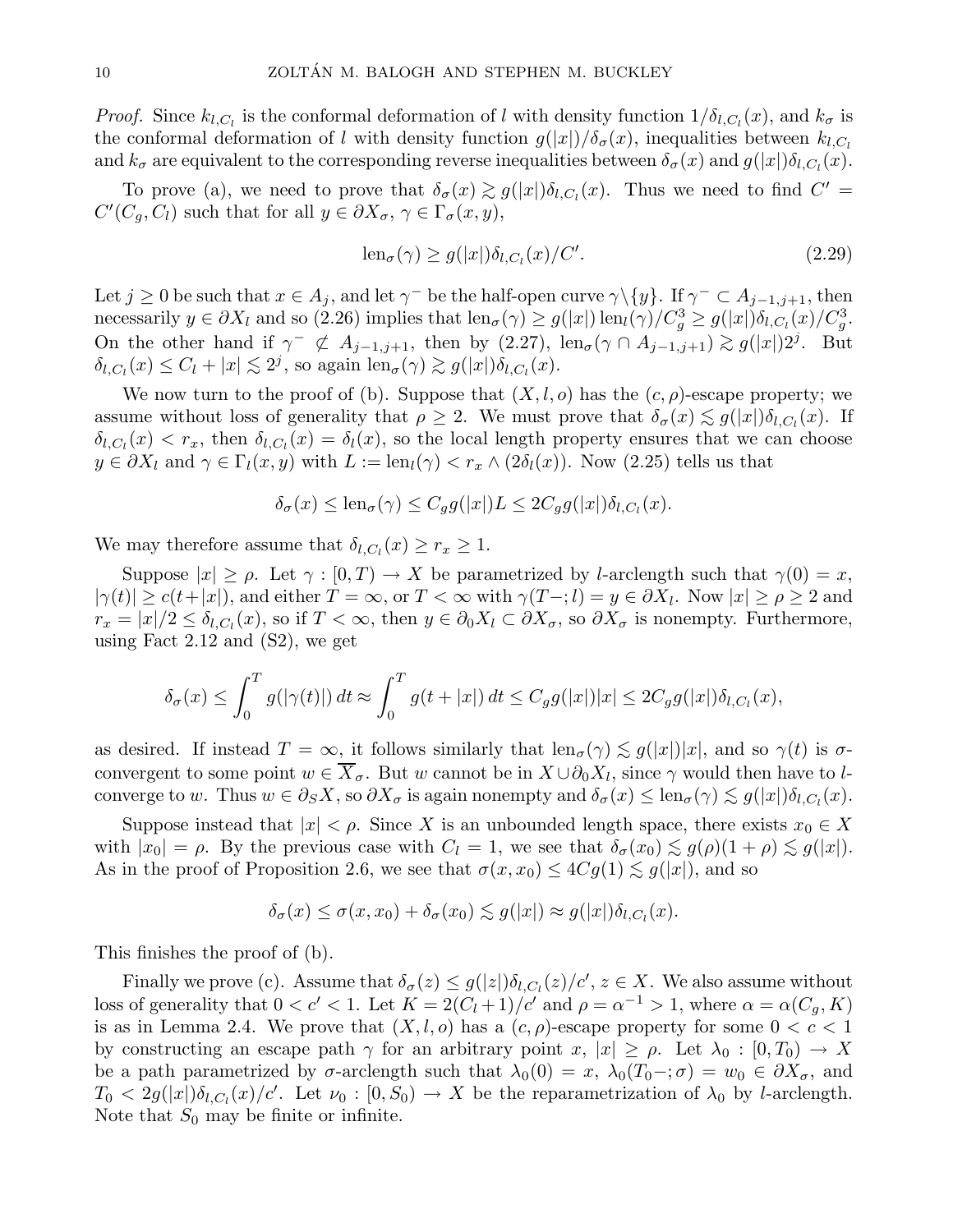We first show that  $\lambda_0$  stays outside the ball  $B_l(o, |x|/\rho)$ . If this were not the case, then according to Lemma 2.4, we would have

$$
T_0 = \text{len}_{\sigma}(\lambda_0) > \int_{|x|/\rho}^{|x|} g(t) dt > K|x|g(|x|).
$$

Since  $\delta_{l,C_l}(x) \leq (C_l+1)|x|$ , this contradicts the fact that  $T_0 < 2g(|x|)\delta_{l,C_l}(x)/c' \leq K|x|g(|x|)$ .

Let  $s_1$  be the least number s for which  $|\nu_0(s)| = 2|x|$ , or let  $s_1 = S_0$  if  $|\nu_0(s)| < 2|x|$  for all  $0 \leq s \leq S_0$ . We define  $x_1 = \nu_0(s_1)$  and  $\gamma_1 = \nu_0|_{[0,s_1]}$ . Since the values  $g(t), t \in [|x|/\rho, 2|x|]$ , are all mutually comparable, the bound  $T_0 < K|x|g(|x|)$  implies that  $s_1 \lesssim |x|$ . If  $s_1 = S_0$ , we have reached a stopping point and  $\gamma_1$  is the desired escape path; notice that  $|\gamma_1(t)| \geq |x|/\rho$ for  $t \in [0, s_1]$ . Otherwise we iterate the argument as follows.

We choose a path  $\lambda_1 : [0, T_1) \to X$ , parametrized by  $\sigma$ -arclength, such that  $\lambda_1(0) =$  $x_1, \lambda_1(T_1-\mathbf{;}\sigma) = w_1 \in \partial X_{\sigma}$ , and  $T_1 < 2g(|x_1|)\delta_{l,C_l}(x_1)/c'$ . Let  $\nu_1 : [0, S_1) \to X$  be the reparametrization of  $\lambda_1$  by *l*-arclength. Replacing the input data  $(x, w_0, \lambda_0, \nu_0)$  in the above argument by  $(x_1, w_1, \lambda_1, \nu_1)$ , we get as output  $(s_2, x_2, \gamma_2)$  where  $s_2 \lesssim |x_1|, x_2 = \nu_1(s_1)$ , and  $\gamma_2 = \nu_1|_{[0,s_2]}$ . Furthermore, either  $s_2 = S_1$ , in which case we have reached a stopping point, or  $s_2 < S_1$  and  $|x_2| = 2|x_1|$ , in which case we continue to iterate the process.

We continue this iterative procedure until we reach a stopping point, or forever if this never occurs. All the paths  $\gamma_j$  obtained by this process can be joined to form a single path  $\gamma$ parametrized by l-arclength. Since each  $\gamma_j$  has l-arclength  $s_j \lesssim 2^j$ , and each point  $y \in \gamma_j$  has the property that  $|y| \approx 2^{j} |x|$ , it readily follows that  $\gamma$  is an escape path for x.

Note that if  $(X, l)$  is incomplete, then  $\delta_{l,C} = \delta_l$  and  $k_{l,C} = k_l$  for all  $C \geq l(o, \partial X)$ . Thus Theorem 2.28 says that, in the presence of an escape property, the usual quasihyperbolic metrics  $k_l$  and  $k_{\sigma}$  are comparable with a constant dependent only on the escape parameters,  $C_g$ , and  $l(o, \partial X)$ .

Since Euclidean domains are locally complete and satisfy a (1, 0)-escape property, we can as a special case apply this last statement with  $(X, l)$  being the Euclidean domain  $\Omega \subsetneq \mathbb{R}^n$ ,  $g(t) = 2/(1 + t^2)$ , and  $o = x_0 \in \Omega$ . The resulting sphericalized metric  $\sigma$  is a bilipschitz distortion of the usual inner spherical metric  $\sigma'$ , with a bilipschitz constant dependent only on |x<sub>0</sub>|; note that  $\sigma = \sigma'$  only if  $x_0 = 0$ ; note that the case  $n = 1$  is a little different, but the result is still valid in this case. Thus we have proven Theorem 0.1.

#### 2.30. Reverse escape properties.

In §3.4, we shall discuss the concept of (strong) reverse escape properties in more detail but for now we wish to show only that the sphericalization process always produces data with such a property. Given  $\sigma := \mathfrak{S}(l, o, q)$  as usual, and  $0 < c \leq 1$ , we say that  $(X, \sigma, o)$  has the reverse c-escape property if, for every  $x \in X$ , there exists  $y \in \{o\} \cup \partial_0 X$  and  $\gamma \in \Gamma_{\sigma}(x, y)$ such that  $\delta_S(\gamma(t)) \ge c(t + \delta_S(x))$ ,  $0 \le t \le T = \text{len}_{\sigma}(\gamma)$ , where  $\delta_S(y) = \text{dist}(x, \partial_S X)$ . If we can always take  $y = o$  in this condition, we say that  $(X, \sigma, o)$  has the *strong reverse c-escape* property.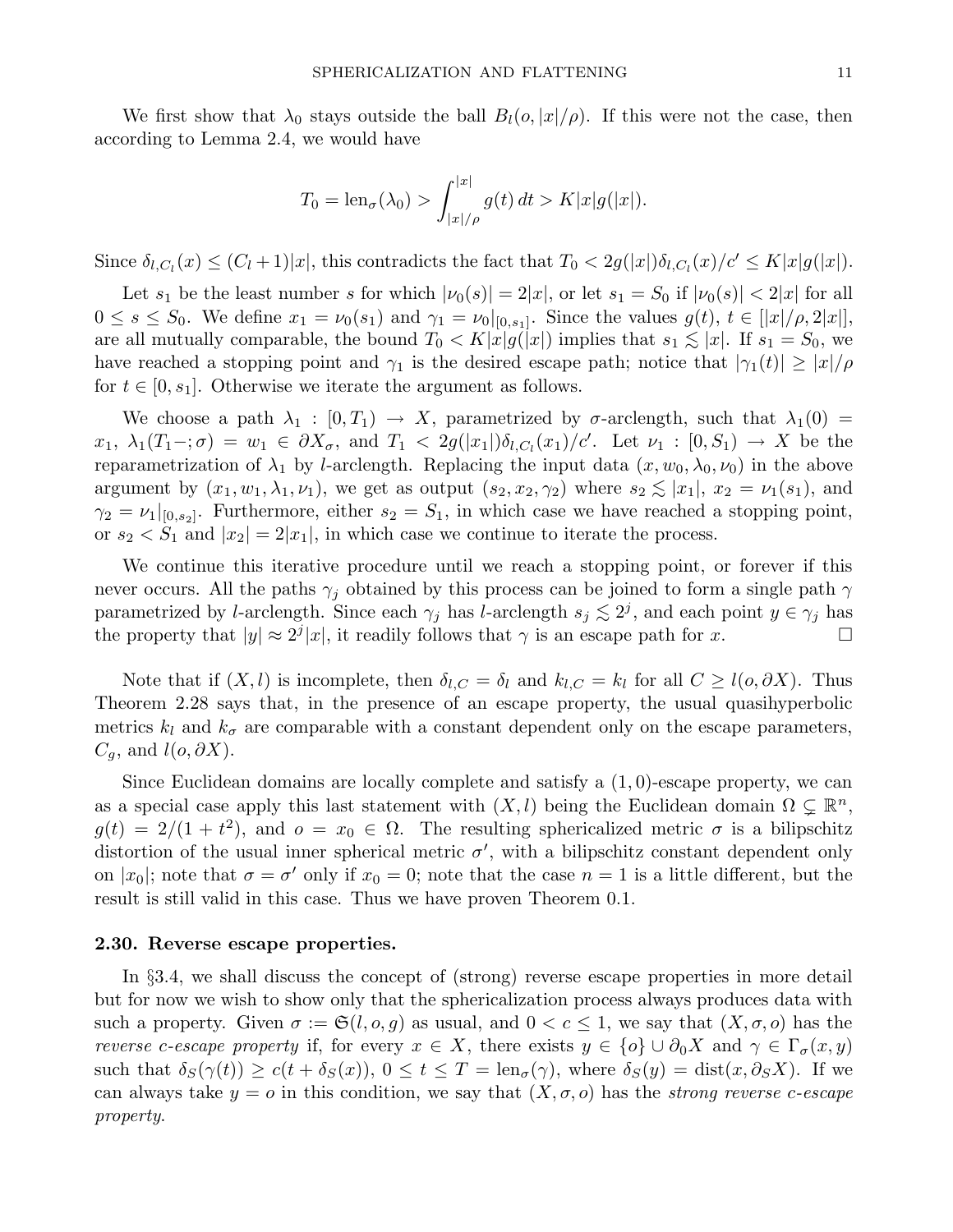**Theorem 2.31.** Let  $(X, l, o)$  be a pointed local length space, and let  $\sigma = \mathfrak{S}(l, o, g)$ , for some  $C_q$ -sphericalizing function g. Then

- (a)  $(X, \sigma, o)$  has a reverse c-escape property, and
- (b) if l is a length metric, then  $(X, \sigma, o)$  has a strong reverse c-escape property.

Moreover,  $c > 0$  can be taken to depend only on  $C_a$ .

*Proof.* Let us prove (b). We need to find a strong reverse escape path  $\gamma$  for a general point  $x \in X$ . If  $|x| \leq 1$ , we can take  $\gamma$  to be any path of *l*-length at most 2: such a path must remain in the ball  $B_l(\sigma, 2)$ , and so has  $\sigma$ -length comparable to  $g(1)$  which dominates  $\delta_S(y)$  for every  $y \in B_l(o, 2)$  by  $(2.9)$  and  $(S2)$ .

We may therefore assume that  $|x| > 1$ . For  $z \in X$ , define  $j(z)$  to be the non-negative integer satisfying  $z \in A_{j(z)}$ . Let  $\gamma \in \Gamma_{\sigma}(o, x)$  have *l*-length *L* and  $\sigma$ -length *M*, where  $L \leq |x| + 1$ . We cut  $\gamma$  into segments  $\gamma_i = \gamma|_{[s_{i-1}, s_i]}$ , where  $s_0 = 0$ ,  $s_{j(x)} = M$  and, for  $0 < i < j(x)$ ,  $\gamma(s_i)$  is the last point on  $\gamma$  contained in  $\overline{A_i}$ . By construction,  $\gamma_i \subset A_{i-1}^{i+1}$  $i-1 \atop i-1$  and  $\text{len}_l(\gamma_i) \lesssim 2^i + 1$ . Thus  $\text{len}_{\sigma}(\gamma_i) \lesssim 2^i g(2^i)$ . But by (S3), the series  $\sum_{i=j(w)}^{\infty} 2^i g(2^i)$  is dominated by a convergent geometric series, and so  $M - t \lesssim 2^{j(w)} g(j(w))$  whenever  $w = \gamma(t)$ .

If we prove the estimate  $\delta_S(w) \gtrsim 2^{j(w)} g(j(w))$ , it therefore follows that the reverse parametrization  $-\gamma \in \Gamma_{\sigma}(x, o)$  is a reverse escape path. But this last estimate follows rather easily. Indeed if  $\lambda$  is a path from w to  $\partial_S X$ , then  $\lambda$  exits all l-balls and so (2.9) and the properties of a sphericalization function tell us that

$$
\operatorname{len}_{\sigma}(\lambda) \ge \int_{|w|}^{2|w|+1} g(t) dt \gtrsim (|w|+1)g(|w|).
$$

Part (a) follows from (b) if  $(X, l)$  is complete, since then l is a length metric. If  $(X, l)$  is incomplete, the proof of (a) is similar to that of (b) except that we use a path  $\gamma \in \Gamma_{\sigma}(y, x)$  of length at most  $l(x, y) + 1$ , where  $y \in \partial_l X$  and  $l(x, y) = \delta_l(x)$ .

We cannot conclude in Theorem 2.31(a) that  $(X, \sigma, o)$  has a strong reverse c-escape property, as the following example indicates.

**Example 2.32.** Consider the domain  $X \subset \mathbb{R}^2$  given by the curve complement

$$
\{(s,t) \mid s,t \in \mathbb{R}, \ s \ge 1, \ t \ne s^2 \sin^2 s\} \subset \mathbb{R}^2.
$$

Taking l to be the Euclidean metric,  $o = (0,0)$ , and  $g(t) = 2/(1+t^2)$ , the metric  $\sigma = \mathfrak{S}(l, o, g)$ is the inner spherical metric. The space  $(X, \sigma, o)$  fails to have any strong reverse c-escape property, as we see by taking  $x = (j\pi, 1) \in X$  for sufficiently large  $j = j_c \in \mathbb{N}$ .

## 3. FLATTENING

In this section we proceed in the direction opposite to that of the last section: we "flatten" a bounded incomplete local length space  $(X, \sigma)$  to get an unbounded length space  $(X, l)$ . We use the term "flattening" because this process generalizes that of obtaining Euclidean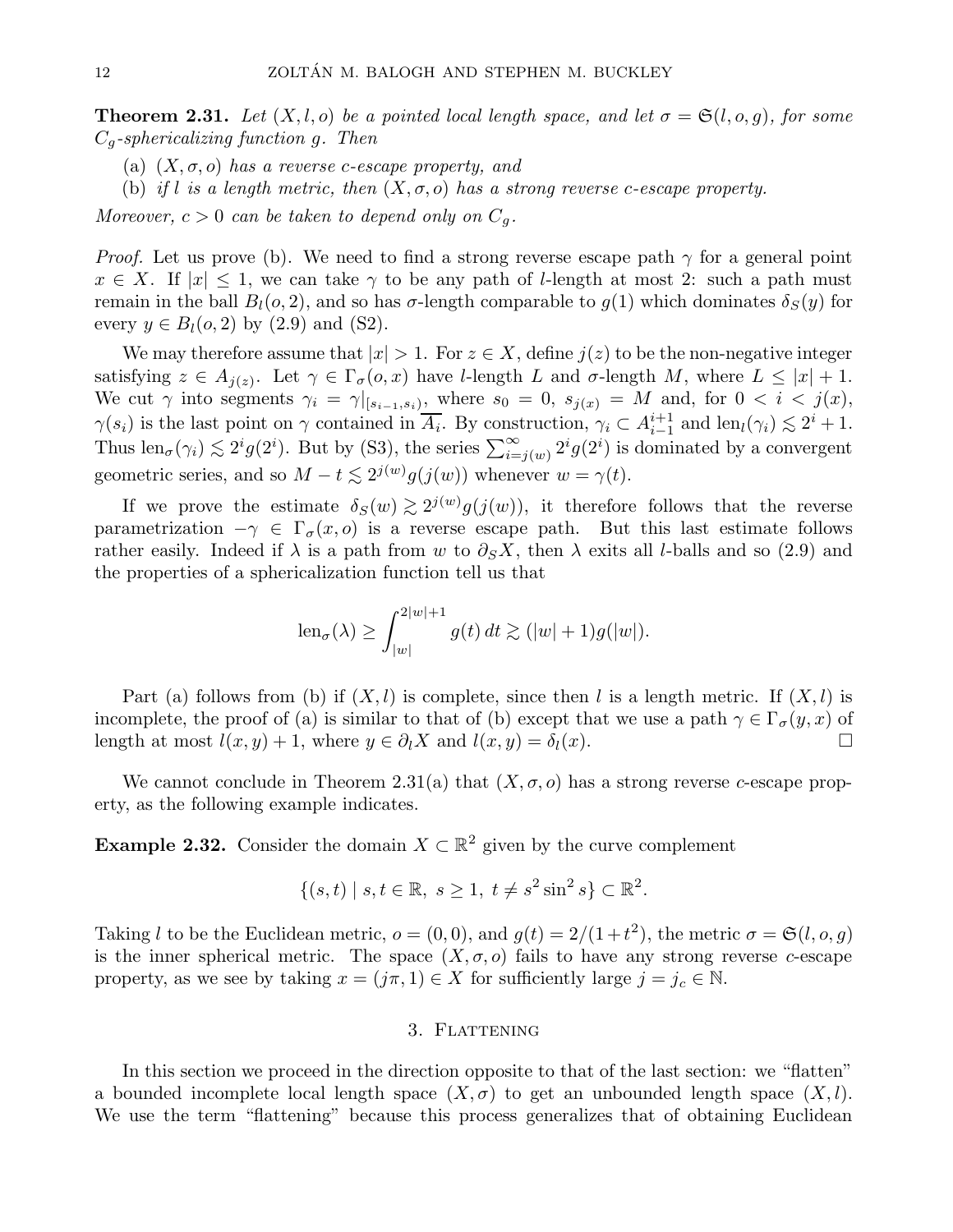space from the Riemann sphere. The main result, Theorem 3.11, compares the corresponding quasihyperbolic metrics  $k_{\sigma}$  and  $k_{l,C}$ .

Throughout this section, we assume that the data  $(X, \sigma, \partial_S X)$  are  $d_0$ -spherical data for some  $0 < d_0 < \infty$ , which we define to mean that the data have the following pair of properties:

- (1)  $(X, \sigma)$  is an incomplete local length space of diameter at most  $d_0$ ;
- (2)  $\partial_S X$  is a nonempty closed subset of  $X_{\sigma}$ .

We shall denote by  $\partial_0 X$  the set of all points in  $\partial X_{\sigma} \setminus \partial_S X$  that are accessible by  $\sigma$ -rectifiable paths from points in X. Note that  $\partial_0 X$  equals  $\partial X_{\sigma} \setminus \partial_S X$  if  $\sigma$  is a length metric. We write  $\delta_S(x) = \sigma(x, \partial_S X)$ , for all  $x \in X \cup \partial_0 X$ .

By the results of Section 2, we know that if we sphericalize a length space in which  $o$  has a strong escape path, we always get spherical data  $(X, \sigma, \partial_S X)$ , with  $\sigma$  being a length metric. However, we shall see in the next section that there are such spherical data that do not arise in this way, even modulo a bilipschitz distortion.

Fixing a function  $f : (0, d_0] \to (0, \infty)$ , we define a new metric  $\mathfrak{L}(\sigma, \partial_S X, f)$  on X by the equation

$$
\mathfrak{L}(\sigma,\partial_S X,f)(x,y) = \inf_{\gamma \in \Gamma(x,y)} \int_{\gamma} f(\delta_S(z)) d\sigma(z), \qquad x, y \in X.
$$

We normally write l in place of  $\mathfrak{L}(\sigma, \partial_S X, f)$ , and we take f to be any flattening function, a concept we now define.

## 3.1. Flattening functions.

A continuous function  $f:(0,d_0] \to (0,\infty)$  is a  $(C,d_0)$ -flattening function,  $C > 2$ ,  $d_0 > 0$ , if it has the following properties:

- (F1)  $f(r) \leq Cf(s)$  whenever  $r, s \in (0, d_0], 1/2 \leq r/s \leq 2;$
- (F2)  $\int_r^{d_0} f(t) dt \leq Crf(r)$ , whenever  $0 < r \leq d_0$ .

Typical flattening functions include  $f(t) = \log^{q}(2 + 1/t)t^{-p}$ , for  $p > 1$ ,  $q \in \mathbb{R}$ . The usual flattening of the Riemann sphere into the Euclidean metric uses  $f(t) = \sec^2((\pi - t)/2)/2$ ,  $0 < t \leq d_0 := \pi$ ; note that f is comparable with  $t \mapsto t^{-2}$ .

It follows from (F2) that if f is a flattening function, then  $f(r) \geq c/r$  for all  $0 < r < d_0/2$ , where  $c = C^{-1} \int_{d_0/2}^{d_0} f(t) dt$ . Consequently,  $\int_0^{d_0} f(t) dt = \infty$ ; the divergence of this integral pushes  $\partial_S X$  "infinitely far" from every point in X with respect to the metric  $l = \mathfrak{L}(\sigma, \partial_S X, f)$ . Consequently, we see that we can naturally identify  $\partial X_l$  with  $\partial_0 X$ . In particular if  $\sigma$  is a length metric, we can identify  $\partial X_{\sigma}$  with the disjoint union of  $\partial_S X$  and  $\partial X_l$ . Note also that if  $y \in \partial X_{\sigma}$  is such that  $\sigma(x, y) = \text{dist}_{\sigma}(x, \partial X_{\sigma})$  for some  $x \in \Omega$ , then there are paths  $\gamma \in \Gamma_{\sigma}(x, y)$ of  $\sigma$ -length arbitrarily close to  $\sigma(x, y)$ .

We now state two lemmas. The first gives a useful alternative description of flattening functions, and it readily implies the second lemma. We omit both proofs, as they are very similar to those of Lemmas 2.2 and 2.4.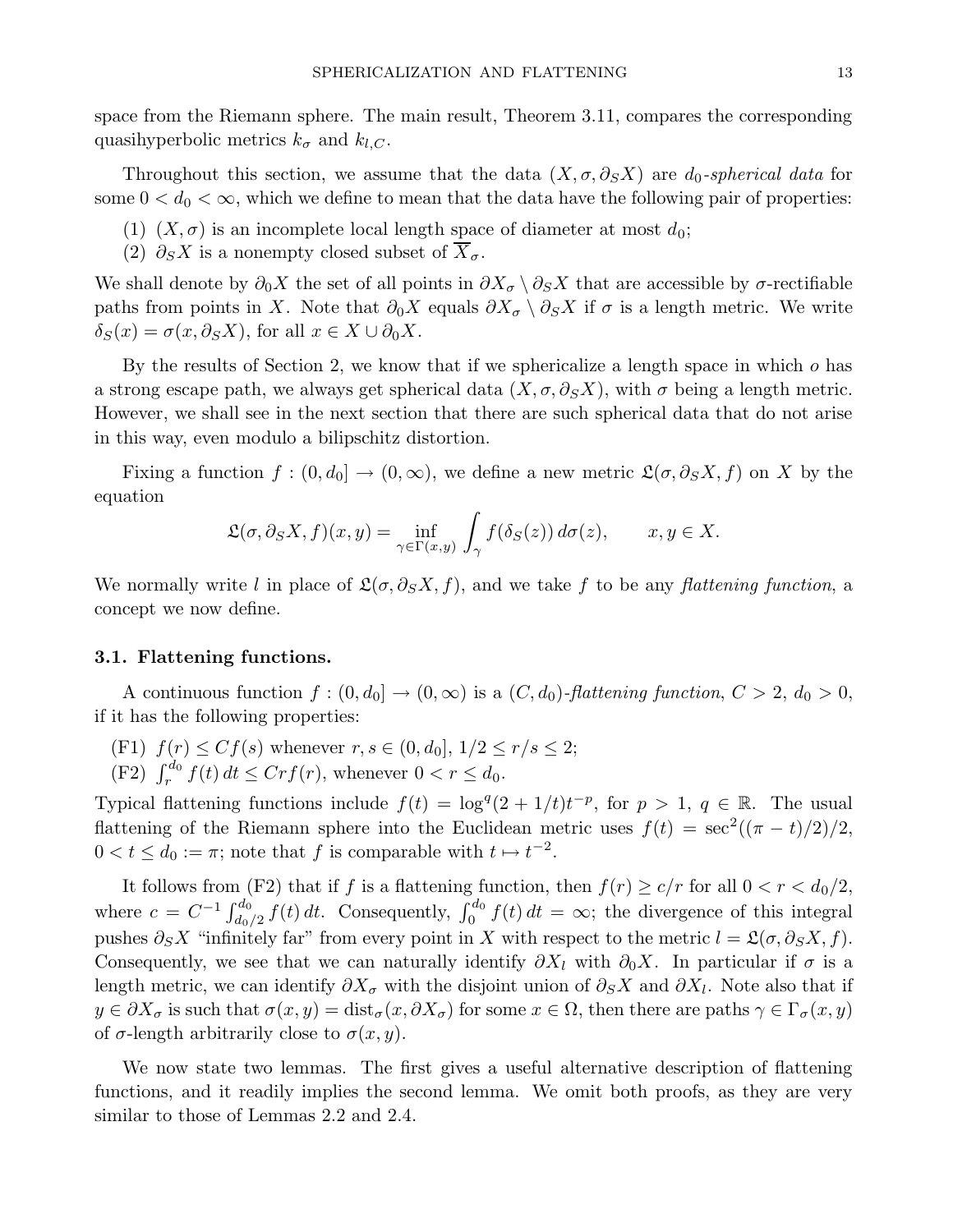**Lemma 3.2.** A Borel function  $f:(0,d_0] \to (0,\infty)$  is a flattening function if and only if it satisfies (F1) and a condition of the following type for some constants  $C' \geq 1$ ,  $\epsilon > 0$ :

(F3) 
$$
\frac{f(r)}{f(s)} \le C' \left(\frac{s}{r}\right)^{1+\epsilon}
$$
, for all  $0 < s \le r \le d_0$ .

Furthermore, this equivalence holds with quantitative control of parameters.

**Lemma 3.3.** Given  $C > 2$  and  $d_0, K > 0$ , there exists  $\alpha = \alpha(C, K)$  such that, whenever f is a C-flattening function and  $0 < r \leq d_0$ ,

$$
\int_{\alpha r}^{r} f(t) dt \geq K r f(r).
$$

We shall see that the quasihyperbolic metrics associated with  $(X, \sigma)$  and  $(X, l)$  are bilipschitz equivalent if and only  $(X, \sigma, o)$  satisfies a reverse escape property similar to the one at the end of Section 2.

## 3.4. Reverse escape properties revisited.

Suppose  $(X, \sigma, \partial_S X)$  are spherical data. Given  $0 < c \leq 1$ , we say that  $(X, \sigma, o)$  has the reverse c-escape property if, for every  $x \in X$ , there exists  $y \in \{o\} \cup \partial_0 X$  and  $\gamma \in \Gamma_{\sigma}(x, y)$ such that  $\delta_S(\gamma(t)) \ge c(t + \delta_S(x))$ , for all  $0 \le t < T = \text{len}_{\sigma}(\gamma)$ . If we can always take  $y = o$ in this condition, we say that  $(X, \sigma, o)$  has the *strong reverse c-escape property*. Since not all spherical data arise via sphericalization, this generalizes the previous definition of a strong reverse escape property.

**Example 3.5.** Suppose that  $\Omega$  is an unbounded domain in  $\mathbb{R}^n$  that includes the origin o, let  $\sigma$  be the spherical metric (or the inner spherical metric if  $\Omega$  is of bounded inner spherical diameter), and let  $\partial_S \Omega = \{\infty\}$ . Given  $x \in \Omega$ , the Euclidean line segment from x to o provides us with a path  $\gamma_1$ , parametrized by spherical arclength, which satisfies the estimate  $\delta_S(\gamma_1(t)) \geq t + \delta_S(x)$ . We pick  $\gamma$  to be an initial segment of  $\gamma_1$  that ends the first time that  $\gamma_1$ hits  $\partial\Omega \cup \{o\}$ . Thus  $(\Omega, \sigma, o)$  always has a reverse 1-escape property. However,  $(\Omega, \sigma, o)$  may fail to have a strong reverse escape property; one example of this type, with bounded inner spherical diameter, is the domain in Example 2.32.

**Example 3.6.** Consider  $X \subset \mathbb{R}^2$ , where X consists of the horizontal line segment  $(x_1, 0)$ ,  $0 < x_1 \leq 1$ , together with vertical line segments of the form  $(a_n, x_2)$ ,  $0 \leq x_2 \leq b_n$ ,  $n \in \mathbb{N}$ , where  $a_1 < 1$ ,  $(a_n)$  is a strictly decreasing sequence of positive numbers tending to zero, and  $(b_n)$  is a bounded sequence of positive numbers. We equip X with the inner Euclidean metric, which we denote by  $\sigma$ . Then  $\partial X_{\sigma}$  contains only the single point  $(0,0)$  and we define  $\partial_S X = \partial X_{\sigma}$ . We also write  $o = (1,0) \in X$ . It is clear that  $(X, \sigma, o)$  has a (strong) reverse escape property if and only if  $(b_n/a_n)$  is bounded. In particular, if we choose  $a_n = 1/(n+1)!$ and  $b_n = 1/n!$ , then  $(X, \sigma, o)$  fails to have a reverse escape property despite the fact that it is in other ways a rather nice metric space, being for instance a compact Ahlfors regular tree.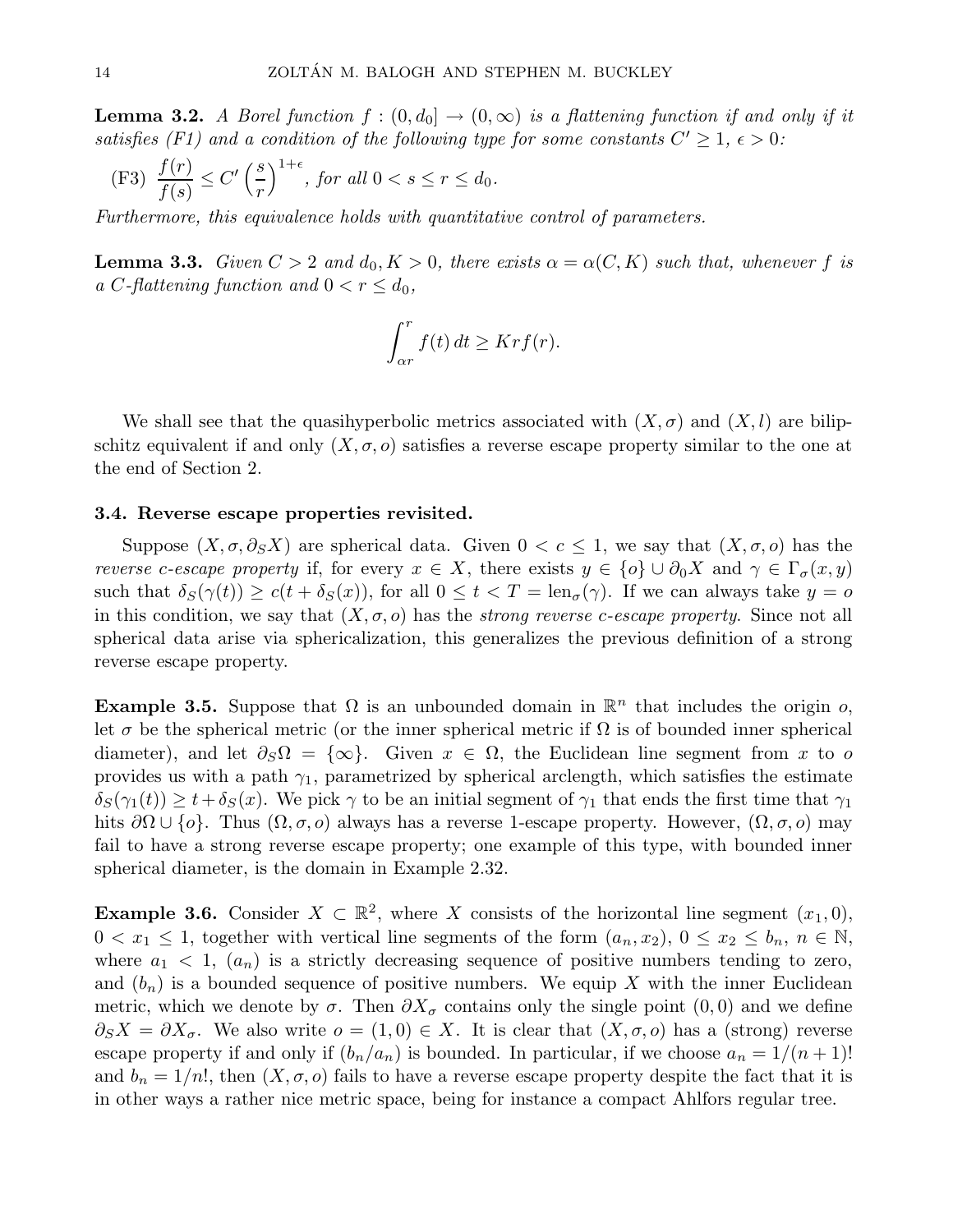**Example 3.7.** Let the data  $(X, \sigma, \partial_S X)$  be as in the previous example. Given  $T \subset \mathbb{N}$ , define  $A_T := \{(a_n, b_n) \mid n \in T\} \subset X$ ,  $X_T = X \setminus A_T$ ,  $\partial_0 X_T = \partial_0 X \cup A_T$ , and denote by  $\sigma$  the subspace metric inherited by  $X_T$ . Then  $(X_T, \sigma, \partial_T X)$  are spherical data, and  $(X_T, \sigma, o)$  has a reverse escape property if and only if  $b_n/a_n$  is uniformly bounded for  $n \in \mathbb{N} \setminus T$ . In the extreme case  $T = \mathbb{N}, (X_{\mathbb{N}}, \sigma, o)$  always has a reverse 1-escape property. A strong reverse escape property is more restrictive: it always requires the full sequence  $(b_n/a_n)$  to be bounded.

We pause to introduce some notation and estimates that will be used throughout the remainder of this section. Suppose f is a  $(C, d_0)$ -flattening function. Given  $x \in X$ , let  $B'_x = B_\sigma(x, r'_x)$ , where  $r'_x := \delta_S(x)/2$ . Let

$$
L_j = \{ x \in X \mid 2^{-j}d_0 < \delta_S(x) \le 2^{-j+1}d_0 \}, \qquad j \in \mathbb{N},
$$

and let  $L_{-1}$  be the empty set. We also define fatter layers  $L_{i,j} = \bigcup_{m=i}^{j} L_m$  for all  $-1 \leq i \leq$  $j \leq \infty$ . We denote the  $\sigma$ -closure of any of these sets by means of a bar:  $\overline{B'_x}$ ,  $\overline{L}_j$ , etc. Note that  $B'_x \subset L_{j-1,j+1}$  for all  $x \in L_j$ .

It follows from (F1) that  $f(\delta_S(y))/f(\delta_S(x)) \in [1/C, C]$  for all  $y \in \overline{B'_x}$ , and that  $f(\delta_S(y))/f(\delta_S(z)) \in [1/C, C]$  for all  $y, z \in \overline{L}_i$ . Thus if  $\gamma$  is a path in X then

$$
C^{-1} \leq \frac{\operatorname{len}_{l}(\gamma)}{\operatorname{len}_{\sigma}(\gamma) f(\delta_{S}(x))} \leq C, \quad \gamma \subset \overline{B'_{x}}.\tag{3.8}
$$

$$
C^{i-j-1} \le \frac{\operatorname{len}_l(\gamma)}{\operatorname{len}_\sigma(\gamma)f(\delta_S(x))} \le C^{j+1-i}, \quad \gamma \subset \overline{L}_{i,j}, \ x \in \overline{L}_{i,j}, \ 0 \le i \le j. \tag{3.9}
$$

If  $\gamma$  is a path that passes through x of  $\sigma$ -length at least  $r'_x$ , then it has a piece of  $\sigma$ -length at least  $r'_x$  inside  $B'_x$ , and so (3.8) implies that

$$
len_l(\gamma) \ge \delta_S(x) f(\delta_S(x)) / 2C,
$$
\n(3.10)

In particular, this estimate holds for any path through x that is not contained in  $B'_x$ , and for any path through  $x \in \overline{L}_i$  that is not contained in  $L_{i-1,i+1}$ .

We now state and prove the main result of this section which concerns the relationship between quasihyperbolic metrics associated with  $\sigma$  and l. We do not want to restrict  $(X, l)$  to be incomplete, so we use  $k_{l,C}$  for some  $C < \infty$  as the quasihyperbolic metric associated with l. By contrast, only incomplete spaces  $(X, \sigma)$  are of interest, so we use  $k_{\sigma}$  as the quasihyperbolic metric associated with  $\sigma$ . Note that

$$
k_{\sigma}(x, y) = \inf_{\gamma \in \Gamma(x, y)} \int_{\gamma} \frac{d\sigma(z)}{\delta_{\sigma}(z)},
$$
  
\n
$$
k_{l,C}(x, y) = \inf_{\gamma \in \Gamma(x, y)} \int_{\gamma} \frac{d l(z)}{\delta_{l,C}(z)} = \inf_{\gamma \in \Gamma(x, y)} \int_{\gamma} \frac{f(\delta_S(z)) d\sigma(z)}{\delta_{l,C}(z)},
$$

where dl and  $d\sigma$  are the length elements with respect to l and  $\sigma$ , respectively. As before,  $\delta_{l,C}(z)$  is defined relative to some fixed basepoint  $o \in X$ , and we write  $|x| = l(x, o)$ .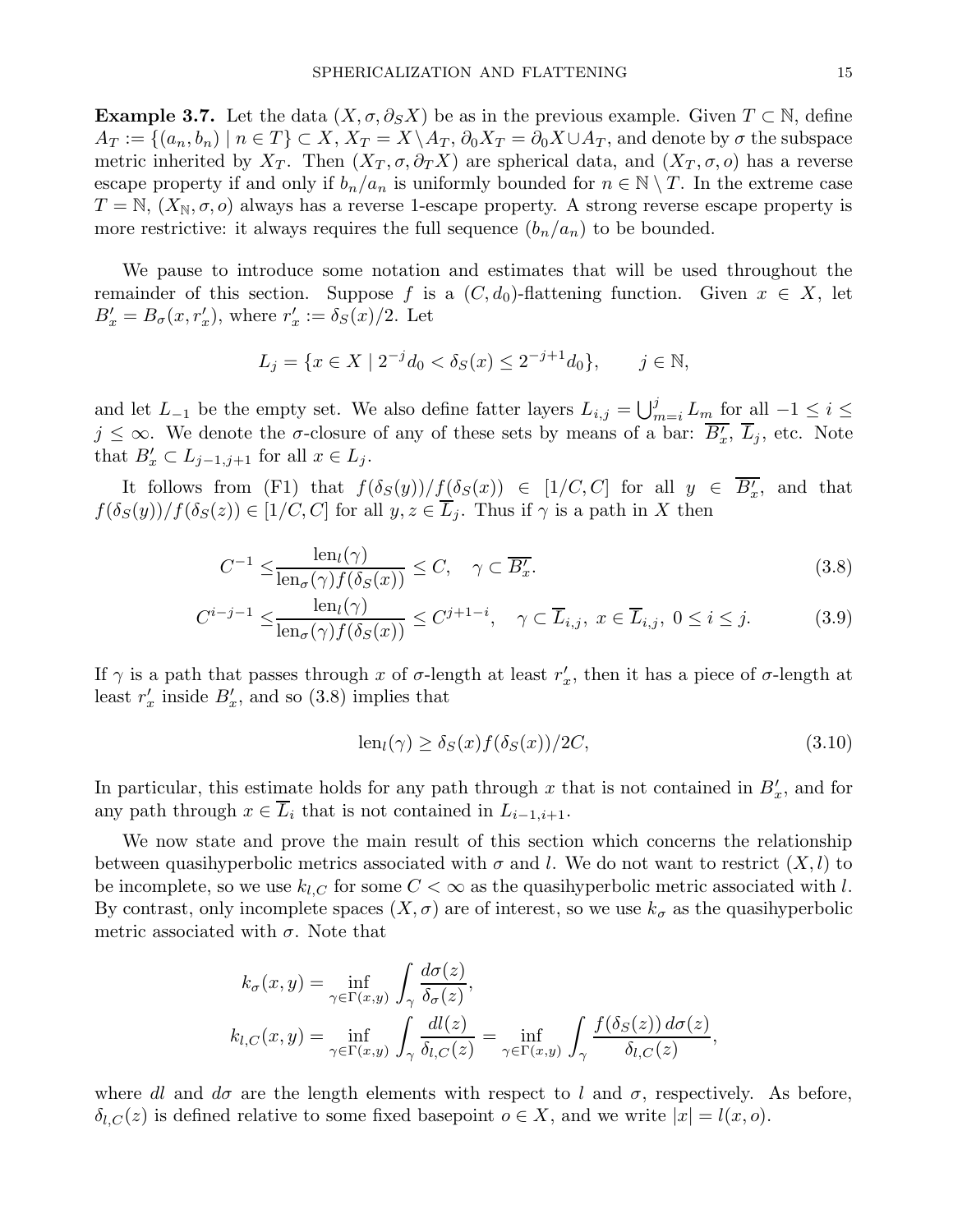**Theorem 3.11.** Let  $(X, \sigma, \partial_S X)$  be d<sub>0</sub>-spherical data, where  $(X, \sigma)$  is locally complete, let  $l := \mathfrak{L}(\sigma, \partial_S X, f)$  for some  $(C_f, d_0)$ -flattening function f, let  $0 < C_l < \infty$ , and define  $h(t) :=$  $tf(t)/C_l$ .

- (a)  $k_{l,C_l} \leq C' k_{\sigma}$ , where C' depends only on  $C_f$  and  $h(\delta_S(o))$ .
- (b) If  $(X, \sigma, o)$  has a reverse c-escape property, then  $k_{l,C_l} \geq c' k_{\sigma}$  for some  $c' > 0$  dependent only on c,  $C_f$ , and  $h(d_0)$ .
- (c) Conversely if  $k_{l,C_l} \geq c' k_{\sigma}$  for some  $c' > 0$ , then  $(X, \sigma, o)$  has a reverse c-escape property for some  $c = c(c', C_f)$ .

*Proof.* Since  $k_{\sigma}$  is the conformal deformation of  $\sigma$  with density function  $1/\delta_{\sigma}(x)$ , and  $k_{l,C_l}$  is the conformal deformation of  $\sigma$  with density function  $f(\delta_S(x))/\delta_{l,C_l}(x)$ , inequalities between  $k_{l,C_l}$  and  $k_{\sigma}$  are equivalent with the corresponding reverse inequalities between  $\delta_{l,C_l}(x)$  and  $f(\delta_S(x))\delta_{\sigma}(x)$ . Note also that if we replace f by sf and  $C_l$  by s $C_l$  for any number  $s > 0$ , then both the hypotheses and conclusions remain unchanged. This allows us to assume without loss of generality a normalization  $t_0f(t_0) = 1$ , where  $t_0 \in (0, d_0]$  is any value that suits our purposes; dependence on  $h(t_0)$  is then equivalent to dependence on  $C_l$ .

Part (a) is equivalent to the inequality  $f(\delta_S(x))\delta_\sigma(x) \lesssim \delta_{l,C_l}(x)$ . We assume without loss of generality that  $\delta_S(o)f(\delta_S(o)) = 1$ . We first wish to prove that  $f(\delta_S(x))\delta_\sigma(x) \lesssim C_l + |x|$ . If  $\delta_S(x) \leq \delta_S(\rho)/2$ , then using (F1) we see that

$$
f(\delta_S(x))\delta_\sigma(x) \le f(\delta_S(x))\delta_S(x) \le C_f \int_{\delta_S(x)}^{2\delta_S(x)} f(t) dt \le C_f |x|
$$

Note that the last inequality follows by similar reasoning to that in Remark 2.8. If instead  $\delta_S(x) > \delta_S(o)/2$ , then (F1), (F3), and our normalization ensure that  $f(\delta_S(x))\delta_\sigma(x) \lesssim 1 \lesssim C_l$ .

It remains to prove that  $f(\delta_S(x))\delta_{\sigma}(x) \lesssim \delta_l(x)$ ; in particular we may assume that  $X_l$  is incomplete. By (3.8), a path  $\gamma \in \Gamma_{\sigma}(x, y), y \in \partial_0 X = \partial X_l$ , has *l*-length comparable to  $\text{len}_{\sigma}(\gamma) f(\delta_S(x))$  if  $\gamma \subset \overline{B'_x} \cup \{y\}$ ; this gives the desired inequality if such a path  $\gamma$  has *l*-length less than  $2\delta_l(x)$ . Alternatively if no such path exists, then we may apply (3.10) to every path  $\gamma$  from x to  $\partial X_l$  to get that len $_l(\gamma) \gtrsim f(\delta_S(x))$ len<sub> $\sigma$ </sub>( $\gamma$ ). Taking a minimum over all such connecting paths  $\gamma$ , we deduce (a).

The conclusion of (b) is equivalent to the inequality  $\delta_{l,C_l}(x) \lesssim f(\delta_S(x))\delta_\sigma(x)$ . We assume without loss of generality that  $d_0 f(d_0) = 1$ . The reverse escape property provides us with a path  $\gamma \in \Gamma_{\sigma}(x, y)$  such that  $y \in {\rho} \cup \partial_0 X$  and  $\delta_S(\gamma(t)) \ge c_0(t + \delta_S(x))$ ,  $0 \le t < T = \text{len}_{\sigma}(\gamma) \le$  $d_0$ . By this last inequality, a change of variables,  $(F3)$ , and  $(F2)$ , we see that

$$
\begin{aligned} \text{len}_{l}(\gamma) &= \int_{0}^{T} f(\delta_{S}(\gamma(t))) \, dt \lesssim \int_{0}^{T} f(c_{0}(t + \delta_{S}(x))) \, dt \\ &\leq \int_{c_{0}\delta_{S}(x)}^{d_{0}} f(s) \, ds \\ &\lesssim f(\delta_{S}(x))\delta_{S}(x). \end{aligned} \tag{3.12}
$$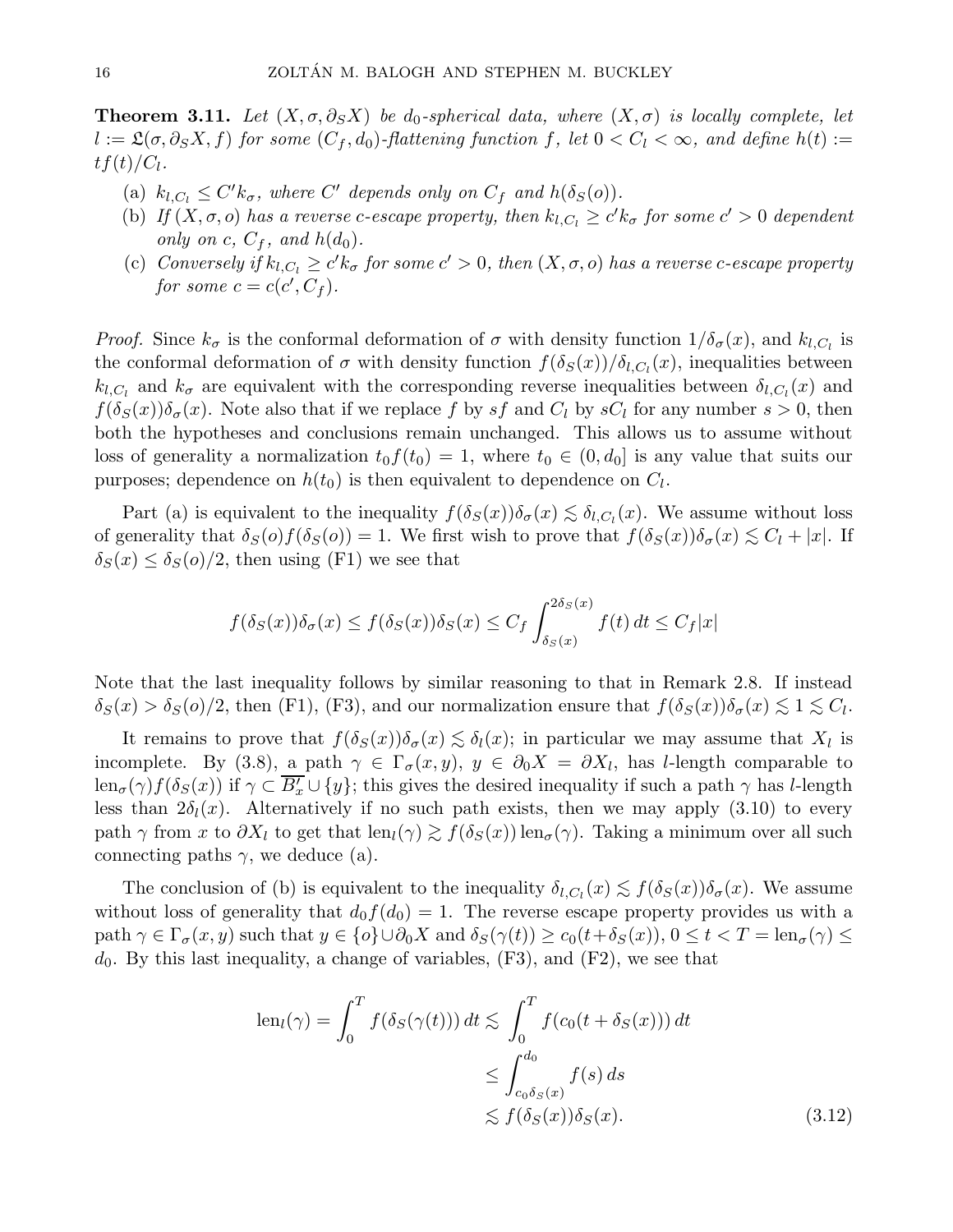Assuming that  $\delta_{\sigma}(x) \geq \delta_{S}(x)/2$ , it follows that  $|x| \wedge \delta_{l}(x) \lesssim f(\delta_{S}(x))\delta_{\sigma}(x)$ . The desired inequality now follows since also

$$
C_l \lesssim 1 = d_0 f(d_0) \lesssim t f(t), \qquad 0 < t \leq d_0.
$$

Suppose instead that  $\delta_{\sigma}(x) < \delta_{S}(x)/2$  and so we can find  $\gamma \in \Gamma_{\sigma}(x, y), y \in \partial_{0}X$ , such that  $\text{len}_{\sigma}(\gamma) < (2\delta_{\sigma}(x)) \wedge (\delta_{S}(x)/2)$ . Then  $\gamma \subset B'_x \cup \{y\}$  and by (3.8), we have  $\delta_l(x) \leq$  $\text{len}_{l}(\gamma) \lesssim f(\delta_{S}(x))\delta_{\sigma}(x)$ . This concludes the proof of (b).

For (c), we need to show that the inequality  $\delta_{l,C_l}(x) \leq f(\delta_S(x))\delta_{\sigma}(x)/c'$ ,  $x \in X$ , implies a reverse escape property. Let  $x \in X$  be fixed but arbitrary. There exists a point  $w_0 \in$  $\{o\} \cup \partial_0 X$ , and a path  $\lambda_0 : [0, T_0] \to X$ , parametrized by *l*-arclength, such that  $\lambda_0(0) = x$ ,  $\lambda_0(T_0 -; l) = w_0$ , and  $T_0 \leq 2f(\delta_S(x))\delta_{\sigma}(x)/c'$ . Let  $\nu_0 : [0, S_0) \to X$  be the reparametrization of  $\lambda_0$  by  $\sigma$ -arclength.

Using Lemma 3.3 and the fact that  $\delta_S(\cdot) \geq \delta_\sigma(\cdot)$ , we see that  $\delta_S(\lambda_0(t)) \gtrsim \delta_S(x)$ . Next, using the bound  $T_0 \leq 2f(\delta_S(x))\delta_{\sigma}(x)/c'$  and the comparability of all values of  $f(s)$  for  $s \approx \delta_S(x)$ , we see that there must exist a positive number  $s_1 \lesssim \delta_S(x)$  such that either  $s_1 = S_0$ , or  $s_1 < S_0$ and  $\delta_S(z_1) > 2\delta_S(x)$ , where  $z_1 = \nu(s_1)$ . In the first case, we have reached a stopping point, while in the second case we iterate. As in the proof of Theorem 2.28, we get the desired path by joining together the segments  $\gamma_i$  obtained by this process; of course this time the process must stop after finitely many steps because  $\delta_S(\cdot)$  is bounded.

#### 3.13. Flattened spaces have a strong escape property.

We saw in Theorem 2.31 that if we sphericalize a length metric l, we get a metric  $\sigma$ satisfying a strong reverse escape property. We now prove the dual of this result: if we flatten a length metric  $\sigma$ , we get a metric l satisfying a strong escape property.

**Theorem 3.14.** Let  $(X, \sigma, \partial_S X)$  be  $d_0$ -spherical data, where  $\sigma$  is a local length metric, and let  $l := \mathfrak{L}(\sigma, \partial_S X, f)$  for some  $(C, d_0)$ -flattening function f. Given  $o \in X$ , there exist  $0 < c < 1$ , and  $0 < \rho < \infty$  such that

- (a)  $(X, l, o)$  has a  $(c, \rho)$ -escape property, and
- (b) if  $\sigma$  is a length metric, then  $(X, l, o)$  has a strong  $(c, \rho)$ -escape property.

Moreover, we can take c to depend only on C, and  $\rho$  to depend only on C and  $\delta_S(\rho) f(\delta_S(\rho))$ .

*Proof.* We prove only (b), since the proof of (a) is very similar. Let us fix  $o \in X$ . Given  $x \in X$ , with |x| sufficiently large, we shall construct a strong escape path  $\gamma$  by concatenating a sequence of path segments. First, write  $x_0 = x$ ,  $S = \delta_S(x)$ , and choose a path  $\lambda_0 : [0, S_0) \to X$ , parametrized by  $\sigma$ -arclength, with  $\lambda_0(0) = x_0$ ,  $\lambda_0(S_0 -; \sigma) = y_0 \in \partial_S X$ , and  $S_0 < 2S$ . Let  $x_1 = \lambda_0(t_1)$ , where  $t_1 \in (0, S_0)$  is such that  $\delta_S(x_1) = S/2$  but  $\delta_S(\lambda_0(t)) > S/2$  for all  $0 < t < t_1$ . Let  $\gamma_1 = \lambda_0|_{[0,t_1]}$ . Inductively, given  $x_j \in X$  with  $\delta_S(x_j) = 2^{-j}S$ , we let  $\lambda_j : [0, S_j) \to X$  be parametrized by  $\sigma$ -arclength with  $\lambda_j(0) = x_j$ ,  $\lambda_j(S_j -; \sigma) = y_j \in \partial_S X$ , and  $S_j < 2\delta_S(x_j)$ . As for  $j = 0$ , we find  $x_{j+1} = \lambda_j(t_{j+1})$  such that  $\delta_S(x_{j+1}) = \delta_S(x_j)/2$  but  $\delta_S(\lambda_j(t)) > \delta_S(x_j)/2$ for all  $0 < t < t_{j+1}$ , and we let  $\gamma_{j+1} = \lambda_j |_{[0,t_{j+1}]}$ . Note that  $\text{len}_{\sigma}(\gamma_j) < 2^{2-j}S$ . Joining together the paths  $\gamma_i$ ,  $j \in \mathbb{N}$ , and parametrizing the resulting curve by *l*-arclength, we get a path  $\gamma : [0, \infty) \to X$  with  $\gamma(0) = x$  and of infinite l-length (since it connects x to  $\partial_S X$ ). It is convenient to denote by  $\gamma^j$  the initial segment of  $\gamma$  obtained by gluing together  $\gamma_i$ ,  $i \leq j$ .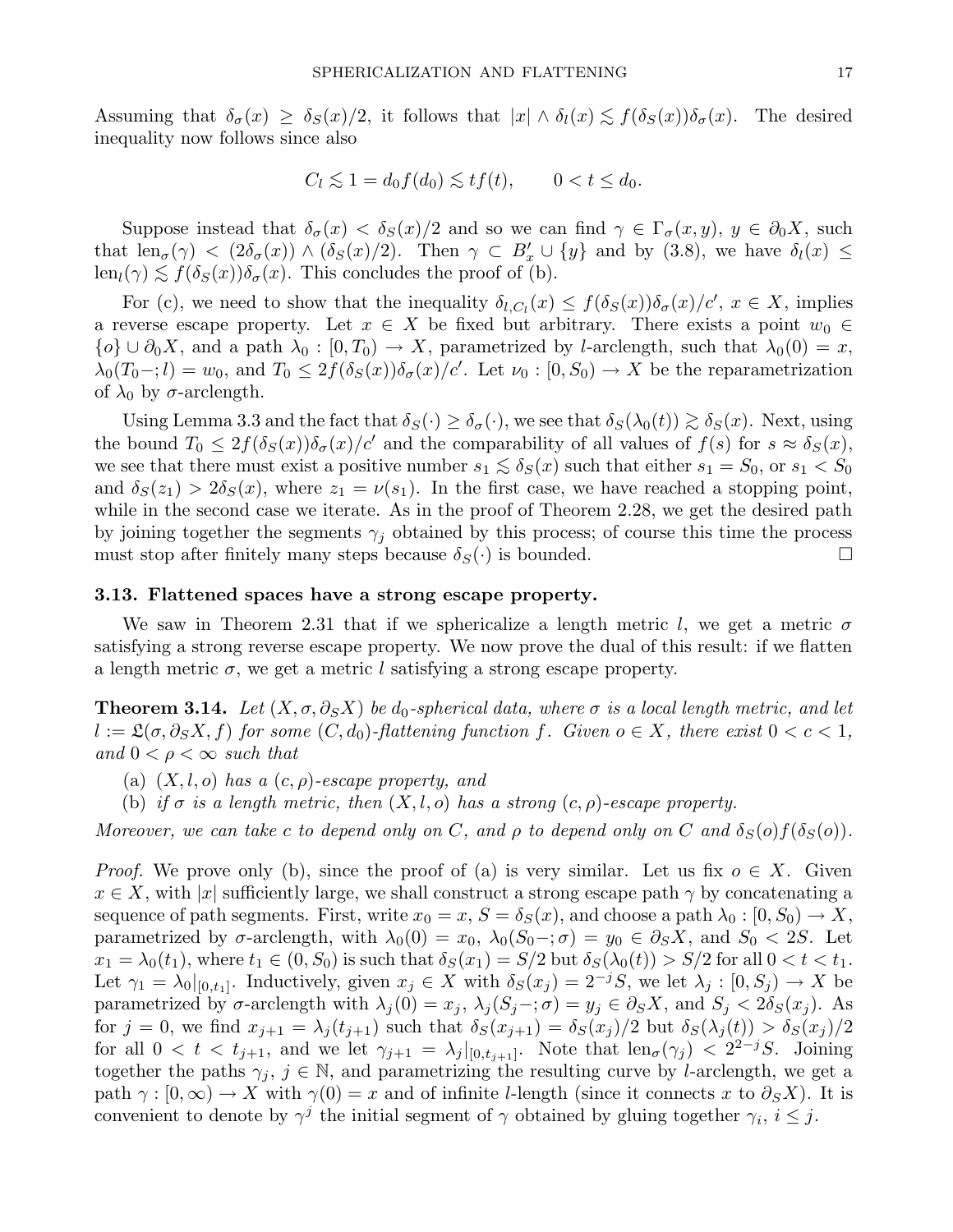By construction,  $\delta_S(z)/2^{1-j}S \in [1/2,2]$  for  $z \in \gamma_j$ , and so  $f(\delta_S(z))/f(2^{1-j}S) \in [1/C, C]$ . Since the  $\sigma$ -length of  $\gamma_j$  is at most  $2^{2-j}S$ , we get that

$$
len_l(\gamma_j) \le C2^{2-j}Sf(2^{1-j}S) \le 4C^2 \int_{2^{-j}S}^{2^{1-j}S} f(s) ds,
$$

where the second inequality follows from (F1). If  $z = \gamma(t) \in \gamma_j$ , it follows from the last inequality and (F2) that

$$
t \le \text{len}_{l}(\gamma^{j}) \le 4C^{2} \int_{2^{-j}S}^{S} f(s) ds \le C^{3} 2^{2-j} S f(2^{-j}S). \tag{3.15}
$$

Our goal is to obtain a lower estimate for  $|z| = \gamma(t)$  in terms of t. Suppose first that  $z \in \gamma_i$ , where  $2^{3-j}S \le \delta_S(o)$ ; in particular  $\delta_S(z) < \delta_S(o)$ . Given  $\nu \in \Gamma_{\sigma}(z, o)$ , we have

$$
len_l(\nu) = \int_0^{len_{\sigma}(\nu)} f(\delta_S(\nu(t))) dt.
$$

Applying Lemma 2.5 with  $\alpha = \delta_S \circ \nu$  to this last equation and taking an infimum over all such  $\nu$ , we get

$$
|z| \ge \int_{\delta_S(z)}^{\delta_S(o)} f(t) dt.
$$
\n(3.16)

Since  $z \in \gamma_j$  and  $\delta_S(o) \geq 2^{3-j}S$ , it follows from (F1) and (F2) that

$$
|z| \ge \int_{2^{2-j}S}^{\delta_S(o)} f(t) dt \ge \int_{2^{2-j}S}^{2^{3-j}S} f(t) dt \ge C^{-3}2^{2-j}Sf(2^{-j}S). \tag{3.17}
$$

Putting together (3.17) and (3.15), we see that  $|\gamma(t)| \ge t/C^6$ . This last inequality readily implies that  $|\gamma(t)| \ge c(t+|x|)$ , where  $c = 1/3C^6$ ; simply consider separately the possibilities  $t \geq |x|/2$  and  $t < |x|/2$ , and use the triangle inequality in the latter case. Thus we have proved the defining inequality for a strong escape path on the final segment of  $\gamma$  consisting of  $\gamma_i$  for all  $j \in \mathbb{N}$  such that  $2^{-j}S \leq \delta_S(o)/8$ . In particular the full path  $\gamma$  is a strong escape path for x if  $\delta_S(x) < \delta_S(o)/4$ .

Suppose instead that  $z \in \gamma_j$ , where  $2^{3-j}S > \delta_S(o)$ . According to (3.15), len<sub>l</sub>( $\gamma^j$ )  $\leq$  $C^32^{-j+2}Sf(2^{-j}S)$ . Since  $2^{-j}S \gtrsim \delta_S(o)$ , it follows from this last inequality, (F1), and (F3) that  $\text{len}_l(\gamma^j) \leq C'$  for some  $C' \lesssim 1$ . It follows that if  $|x| \geq \rho := 2C'$ , then  $|z| \geq (t+|x|)/3$ .  $\Box$ 

We cannot conclude in Theorem 3.14(a) that  $(X, l, o)$  has a strong c-escape property. For instance, if  $X \subset \mathbb{R}^2$  is given by the curve complement

$$
\{(s,t) \mid s,t \in \mathbb{R}, \ s \ge 1, \ t \ne s^2 \sin^2 s\} \subset \mathbb{R}^2.
$$

with the spherical metric attached,  $\partial_S X = \{\infty\}$ , and we use the standard flattening function f, then  $l = \mathfrak{L}(\sigma, \partial_S X, f)$  is the inner Euclidean metric on X, and  $(X, l, o)$  fails to have any strong c-escape property, as we can see by taking  $x = ((2j + 1)\pi/2, j^2)$  for sufficiently large  $j = j_c \in \mathbb{N}$ .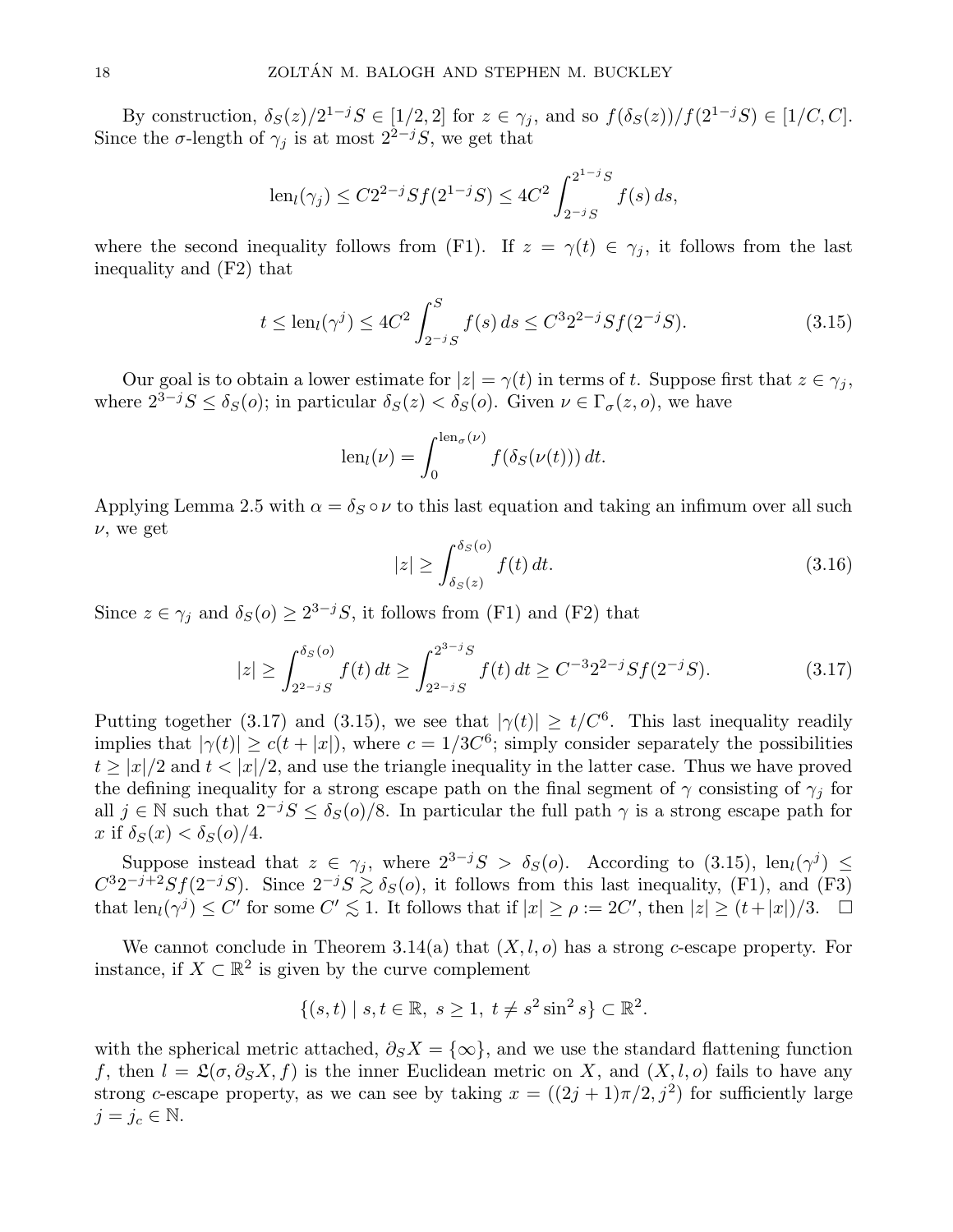#### 4. Are sphericalization and flattening inverse processes?

Throughout this section, we write  $A = U \cup B$ , where U is the class of all unbounded incomplete pointed length spaces  $(X, l, o)$  for which o has a strong escape property, and  $\beta$  is the class of all bounded pointed length spaces  $(X, \sigma, o)$  with associated spherical data. Fixing a sphericalization function  $g$  and a flattening function  $f$ , we have seen that sphericalization associates an element of  $\beta$  with each element of  $\mathcal{U}$ , and that flattening associates an element of U with each element of B. In each case let us call the associated space the  $s_f$ -dual of the original space. More formally, we should talk of original and dual data since flattening requires spherical data to be specified, but we prefer to refer to the spherical data and the functions  $f, g$  only when needed. We also call a space a *bsf-dual* if it is bilipschitz equivalent to the sf-dual of some space.

We say that a space in  $A$  is sf-reflexive if it is bilipschitz equivalent to its double sf-dual. For instance Euclidean space and the Riemann sphere (with north pole omitted) are sf-reflexive with respect to the standard sphericalization and flattening functions. It is clear that sfreflexivity requires that the functions  $f, g$  satisfy some sort of duality relation; the desired condition, which we call quasiduality will be defined in  $\S 4.2$ . A necessary condition for a space to be sf-reflexive is that it is a bsf-dual. We now state the main theorem in this last section which says that being a bsf-dual is also a sufficient condition for a space to be sf-reflexive.

**Theorem 4.1.** Suppose X is a space in the class A and sf-duality is defined via quasidual functions  $f, g$ . Then the following are equivalent:

- (a) X is sf-reflexive.
- (b)  $X$  is a bsf-dual.
- (c)  $(X, l, o)$  has a strong escape property (if  $(X, l, o)$  is in U) or  $(X, \sigma, o)$  has a strong reverse escape property (if  $(X, \sigma, o)$  is in  $\mathcal{B}$ ).

This result says in particular that the sf-dual of every space in  $A$  is sf-reflexive. However not all spaces in A are sf-reflexive. Consider for example the spaces  $(X_T, l, o)$  in Example 2.17 and the spaces  $(X_T, \sigma, o)$  in Example 3.7. According to Theorem 4.1, these spaces are sfreflexive if and only if the full sequence  $(b_n/a_n)_{n=1}^{\infty}$  is bounded. For counterexamples in  $\overline{\mathbb{R}^n}$ , see Examples 2.14 and 2.32.

## 4.2. Quasiduality.

For a space to be sf-reflexive, with respect to a particular choice of sphericalization and flattening functions  $g$  and  $f$ , requires something of the geometry of the space as indicated in Theorem 4.1, but it also requires that g and f are in some sense well matched. For instance, we shall see that the "standard" sphericalization and flattening functions  $g(t) = 2/(1 + t^2)$ ,  $0 \leq t < \infty$ , and  $f(t) = \sec^2((\pi - t)/2)/2$ ,  $0 < t \leq d_0 := \pi$ , are quasidual. Since  $f(t)$  is comparable with  $t^{-2}$ , this is essentially a special case of the fact that for  $p, q > 1, d_0 > 0$ ,  $g_p(t) := 1/(1+t^p)$  is comparable with  $f_q(t) := t^{-q}$ ,  $0 < t \leq d_0$ , if and only if  $q = p/(p-1)$ . Before we formally define the notion of quasiduality, let us consider Euclidean space and the Riemann sphere as motivational examples.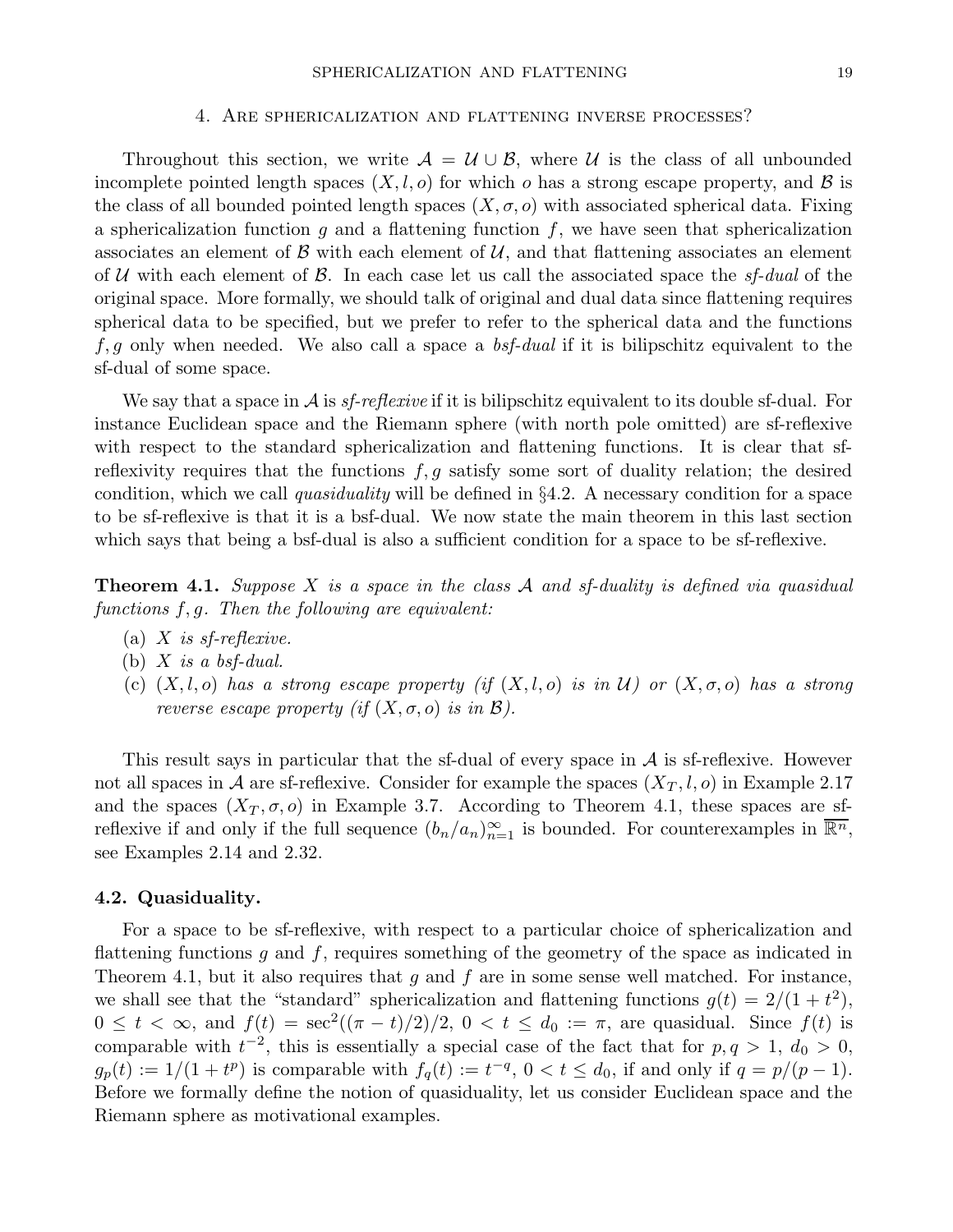Let  $X = \mathbb{R}^n$ ,  $n > 1$ , with the Euclidean metric l attached, and let o be the usual origin. If  $\sigma = \mathfrak{S}(l, o, g)$  for some sphericalization function g, then the resulting space  $(X, \sigma)$  is topologically a sphere minus a single point at infinity  $w$  (the only element of the spherical boundary). Moreover rays from o are geodesic both for l and  $\sigma$ , and  $\delta_S(x) = \sigma(x, w) = \int_{|x|}^{\infty} g(s) ds$ . If we now define  $l' = \mathfrak{L}(\sigma, \{w\}, f)$  for some flattening function f whose  $d_0$  parameter is at least as large as  $\int_0^\infty g(s) ds$ , then

$$
dl'(x) = f(\delta_S(x)) d\sigma(x) = f\left(\int_{|x|}^{\infty} g(s) ds\right) \cdot g(|x|) dl(x).
$$

Thus l' is bilipschitz equivalent to l if and only if there is some constant  $C \geq 1$  such that

$$
\frac{1}{C} \le f\left(\int_t^\infty g(s) \, ds\right) \cdot g(t) \le C, \qquad 0 \le t < \infty. \tag{4.3}
$$

In the opposite direction, let us begin with  $X = \overline{\mathbb{R}^n} \setminus \{w\}$ ,  $n > 1$ , the Riemann sphere with the north pole removed, and let  $d_0 = \pi$ . Flattening and then sphericalizing using some flattening and sphericalization functions  $f : [0, d_0] \to (0, \infty)$  and g, respectively, we get a new metric  $\sigma'$ which is comparable to  $\sigma$  if and only if there is some constant  $C \geq 1$  such that

$$
\frac{1}{C} \le g\left(\int_t^{d_0} f(s) \, ds\right) \cdot f(t) \le C, \qquad 0 < t \le d_0. \tag{4.4}
$$

We leave the straightforward verification of the above statements to the reader.

We could use (4.3) and (4.4) as our definition of quasiduality, but we would like to replace them by quantitatively equivalent conditions that are simpler to verify and to use. Note that (S1) and (S2) tell us that  $\int_t^{\infty} g(s) ds$  is comparable with  $tg(t)$  when  $t \geq 1$ , so using also (F1), we see that (4.3) can be recast (at least for  $t \ge 1$ ) as

$$
f(tg(t))\,tg(t) \approx t, \qquad 1 \le t < \infty,\tag{4.5}
$$

as long as  $f(tq(t))$  is always defined. Similarly (4.4) can be recast as

$$
g(tf(t)) tf(t) \approx t, \qquad 0 < t \le d_0/2. \tag{4.6}
$$

Our official definition of quasiduality, which we now give, is similar to this last pair of conditions, but modified to ensure that all function values are defined.

**Definition 4.7.** Suppose that  $C \geq 1$ ,  $d_0 > 0$ , and that  $f : (0, d_0] \to (0, \infty)$  and  $g : [0, \infty) \to$  $(0, \infty)$  are continuous. Let F, G be defined by the equations

$$
F(t) = \begin{cases} tf(t), & 0 < t < d_0, \\ d_0^2 f(d_0)/t, & d_0 \le t. \end{cases}
$$
\n(4.8)

$$
G(t) = \begin{cases} g(1)/t, & 0 < t < 1, \\ tg(t), & 1 \le t. \end{cases}
$$
\n(4.9)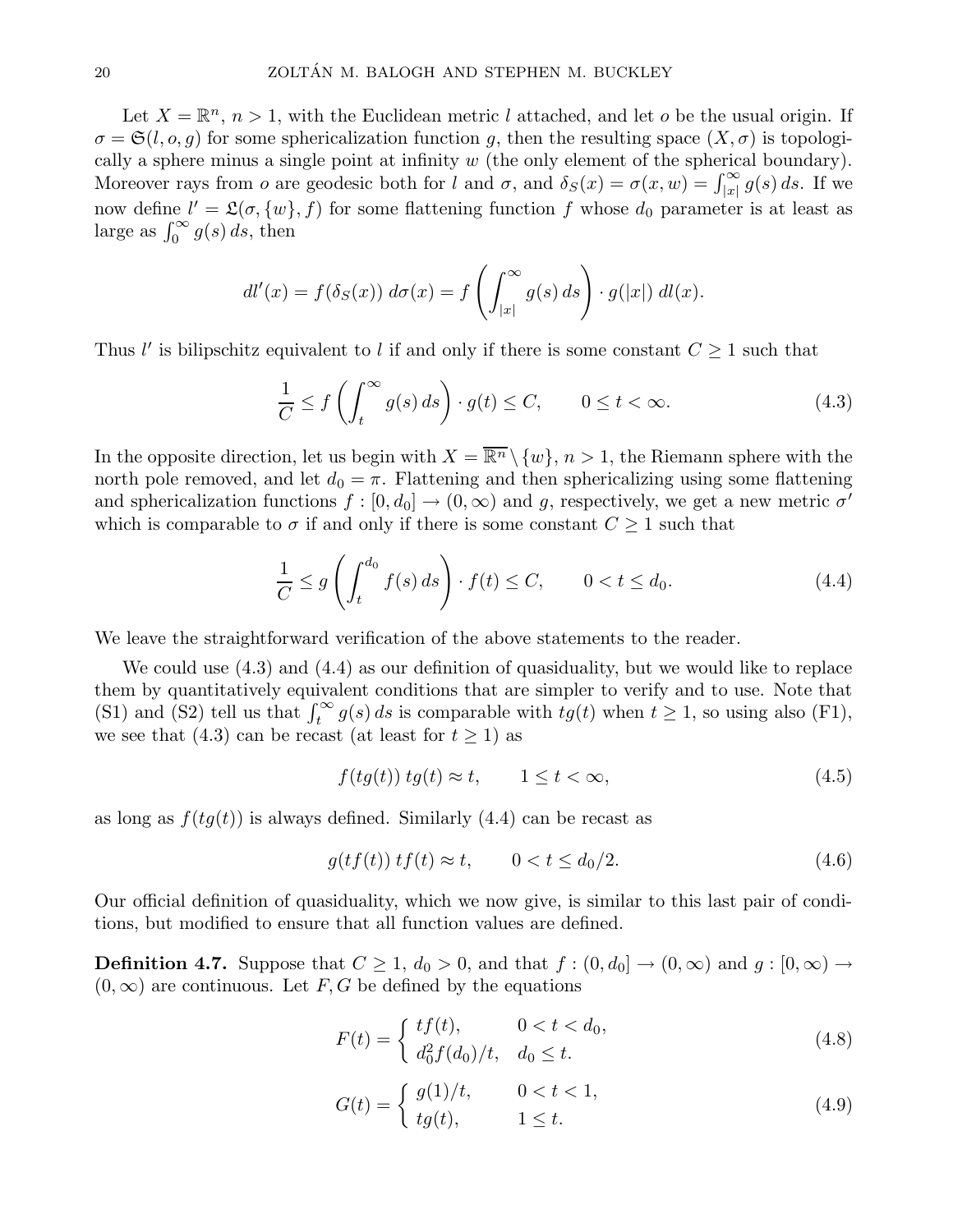We say that f is a left C-quasidual of q, or that q is a right C-quasidual of f if  $F(G(t)) \in$  $[t/C, Ct]$  for all  $0 < t < \infty$ . We say that f is a right C-quasidual of g, or that g is a left Cquasidual of f, if  $G(F(t)) \in [t/C, Ct]$  for all  $0 < t < \infty$ . We say that f and q are C-quasidual if  $f$  is a left and a right  $C$ -quasidual of  $g$ .

It is easy to see that quasiduality remains true (with a quantitatively controlled change in the parameter C) if the sphericalization and flattening functions q and f are replaced by comparable functions, and  $d_0$  is replaced by a comparable positive number, for instance if the standard choices  $g(t) = 2/(1 + t^2)$ ,  $0 \le t < \infty$ , and  $f(t) = \sec^2((\pi - t)/2)/2$ ,  $0 < t \le \pi$ , are replaced by  $\tilde{g}(t) = 1 \wedge t^{-2}$ ,  $0 \le t < \infty$ , and  $\tilde{f}(t) = t^{-2}$ ,  $0 < t \le 1$ . Verifying quasiduality for  $\tilde{f}$ and  $\tilde{g}$  is trivial. More generally, if  $p, q > 1, d_0 > 0$ , then  $g(t) = 1/(1 + t^p)$  is comparable with  $t^{-p}$  for  $1 \leq t < \infty$ , and so it is clear that g is quasidual to  $f(t) = t^{-q}$ ,  $0 < t \leq d_0$ , if and only if  $q = p/(p - 1)$ .

The statement of Theorem 4.1 leads naturally to the following question: do all sphericalizing and flattening functions have quasidual flattening and sphericalizing functions, respectively? We shall see that the answer is affirmative. In fact, as we shall see later, it is rather easy to prove that sphericalizing and flattening functions have one-sided quasiduals but this then leads to the following pair of questions. Are one-sided quasiduals of sphericalizing and flattening functions automatically two-sided quasiduals? Are quasiduals of sphericalizing and flattening functions automatically flattening and sphericalizing functions, respectively? We next state four lemmas which essentially give affirmative answers to these two questions.

**Lemma 4.10.** Suppose that  $f : (0, d_0] \rightarrow (0, \infty)$  is a  $C_f$ -flattening function, and that g :  $[0, \infty) \to (0, \infty)$  is a left or right  $C_q$ -quasidual of f. Then g is a C-quasidual of g for some  $C=C(C_f, C_g).$ 

**Lemma 4.11.** Suppose that g is a  $C_g$ -sphericalizing function and that  $f : (0, d_0] \to (0, \infty)$  is a left or right  $C_f$ -quasidual of g. Then f is a C-quasidual of g, for some  $C = C(C_f, C_g)$ .

**Lemma 4.12.** Suppose that  $f : (0, d_0] \rightarrow (0, \infty)$  is a  $C_f$ -quasidual of a  $C_g$ -sphericalizing function g. Then f is a  $(C, d_0)$ -flattening function for some  $C = C(C_f, C_q)$ .

**Lemma 4.13.** Suppose that g is a  $C_g$ -quasidual of a  $(C_f, d_0)$ -flattening function f, and that  $g(r)/g(s) \in [1/C_q, C_q]$  for all  $0 \leq r, s \leq 1$ . Then g is a C-sphericalizing function for some  $C = C(C_f, C_g).$ 

Note that comparability of the values of g on  $[0,1]$  needs to be assumed in this last lemma since quasiduality tells us nothing about these values. The proof of Lemma 4.11 is very similar to that of Lemma 4.10, and the proof of Lemma 4.13 is very similar to that of Lemma 4.12, so we omit both of them.

Before proving Lemmas 4.10 and 4.12, it is useful to rewrite the basic assumptions (F1),  $(F3)$ ,  $(G1)$ , and  $(G3)$  as decay estimates for the functions F and G in  $(4.8)$  and  $(4.9)$ . Suppose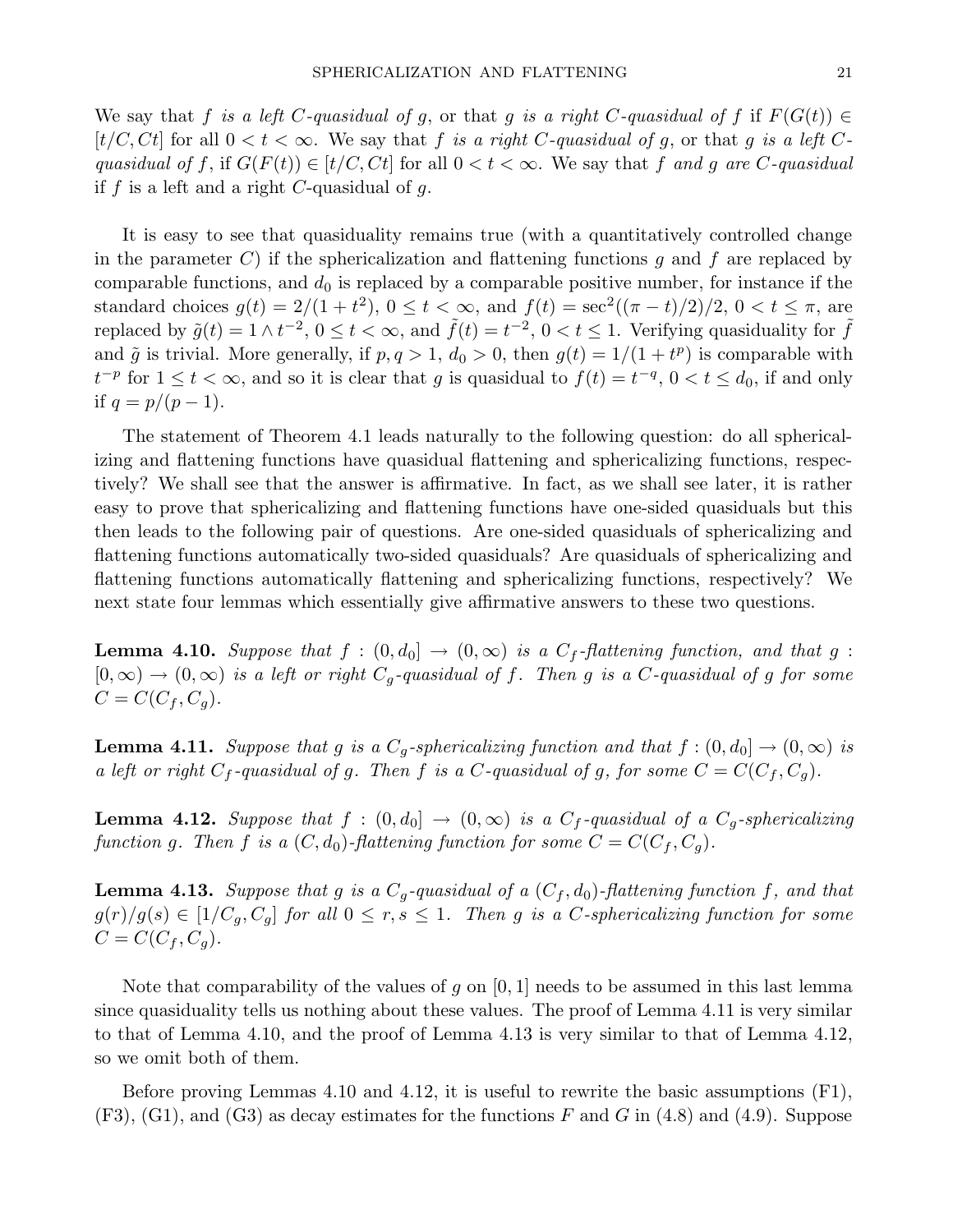f is a  $(C_f, d_0)$ -flattening function and g is a  $C_g$ -sphericalizing function. Then there are positive constants  $K_f, K_g, C'_f, C'_g, \epsilon_f, \epsilon_g$  such that

$$
\frac{1}{C_f} \left(\frac{s}{r}\right)^{K_f} \le \frac{F(r)}{F(s)} \le C'_f \left(\frac{s}{r}\right)^{\epsilon_f}, \qquad 0 < s \le r < \infty \tag{4.14}
$$

$$
\frac{1}{C_g} \left(\frac{s}{r}\right)^{K_g} \le \frac{G(r)}{G(s)} \le C_g' \left(\frac{s}{r}\right)^{\epsilon_g}, \qquad 0 < s \le r < \infty \tag{4.15}
$$

Indeed, we can pick  $K_f = \log_2 C_f$ ,  $K_g = \log_2 C_g$ , let  $C'_f$  and  $\epsilon_f$  be the constants  $C'$  and  $\epsilon$  in (F3), and let  $C'_g$  and  $\epsilon_g$  be the constants  $C'$  and  $\epsilon$  in (G3). We leave it to the reader to verify these estimates.

*Proof of Lemma 4.10.* Let  $F, G$  be defined by  $(4.8)$  and  $(4.9)$ . Suppose that g is a right quasidual of f, and so  $F(G(t)) \approx t$ ,  $t > 0$ . Taking  $t = F(s)$ , we get that  $F(G(F(s))) \approx F(s)$ for all  $s > 0$ . Using (4.14) we see that if  $F(r) \approx F(r')$ , then  $r \approx r'$ , and so we deduce that  $G(F(s)) \approx s$  for all  $s > 0$ , as required.

Suppose instead that g is a left quasidual of f, and so  $G(F(t)) \approx t$ ,  $t > 0$ . Again by (4.14), we see that if  $t \approx t'$ , then  $F(t) \approx F(t')$ , and so  $F(G(F(t))) \approx F(t)$ . But it is clear from the definition of F and (F3) that F has range  $(0, \infty)$ , and so  $F(G(s)) \approx s$  for all  $s > 0$ .

*Proof of Lemma 4.12.* Throughout this proof, we assume that  $0 < s \leq s' \leq d_0, t, t' > 0$ ,  $G(t) = s$ , and  $G(t') = s'$ . Since G has range  $(0, \infty)$ , such numbers  $t, t' > 0$  exist regardless of the values of  $r, r'$ . Quasiduality implies the useful estimate

$$
\frac{t'F(s)}{tF(s')} = \frac{t'F(G(t))}{tF(G(t'))} \approx 1.
$$
\n(4.16)

To prove (F1), it suffices to show that if s, s' satisfy the additional constraint  $s' \leq 2s$ , then  $f(s) \approx f(s')$ , or equivalently  $F(s) \approx F(s')$ . Using (4.15), it follows that  $t \approx t'$  whenever  $s'/s \in [1,2]$ . Thus using (4.16), we see that  $F(s) \approx F(s')$ , as required.

It remains to prove (F3), or equivalently  $F(s)/F(s') \gtrsim (s'/s)^{\delta}$  for some  $\delta > 0$ . This already follows from (F1) if  $s \approx s'$ , so we may assume that  $s'/s$  is so large that the second inequality in (4.15) implies that  $t' \leq t$ . But now by the first part of (4.15), we get  $t/t' \gtrsim (s'/s)^{1/K_g}$  and, combining this inequality with (4.16), we deduce that  $F(s)/F(s') \gtrsim (s'/s)^{1/K_g}$ .  $\Box$ 

By data dilation (by a factor  $a > 0$ ), we shall mean replacing f by  $t \mapsto af(at)$ , g by  $t \mapsto g(t)/a$ , and  $d_0$  by  $d_0/a$ . Data dilation by a factor a leads to the associated functions F and G being replaced by  $t \mapsto F(at)$  and  $t \mapsto a^{-1}G(t)$ , respectively. It follows that C-quasiduality is invariant under data dilations. Note also that the assumptions that  $g$  is a C-sphericalizing function and that f is a  $(C, d_0)$ -flattening function for some  $d_0 > 0$  are invariant under data dilations. Data dilation is used later to assume without loss of generality that  $d_0 = 1$ , or to normalize some value of  $f$  or  $q$ .

With the aid of the above lemmas, it is now a straightforward task to prove the following result which answers the remaining one of the three questions posed above.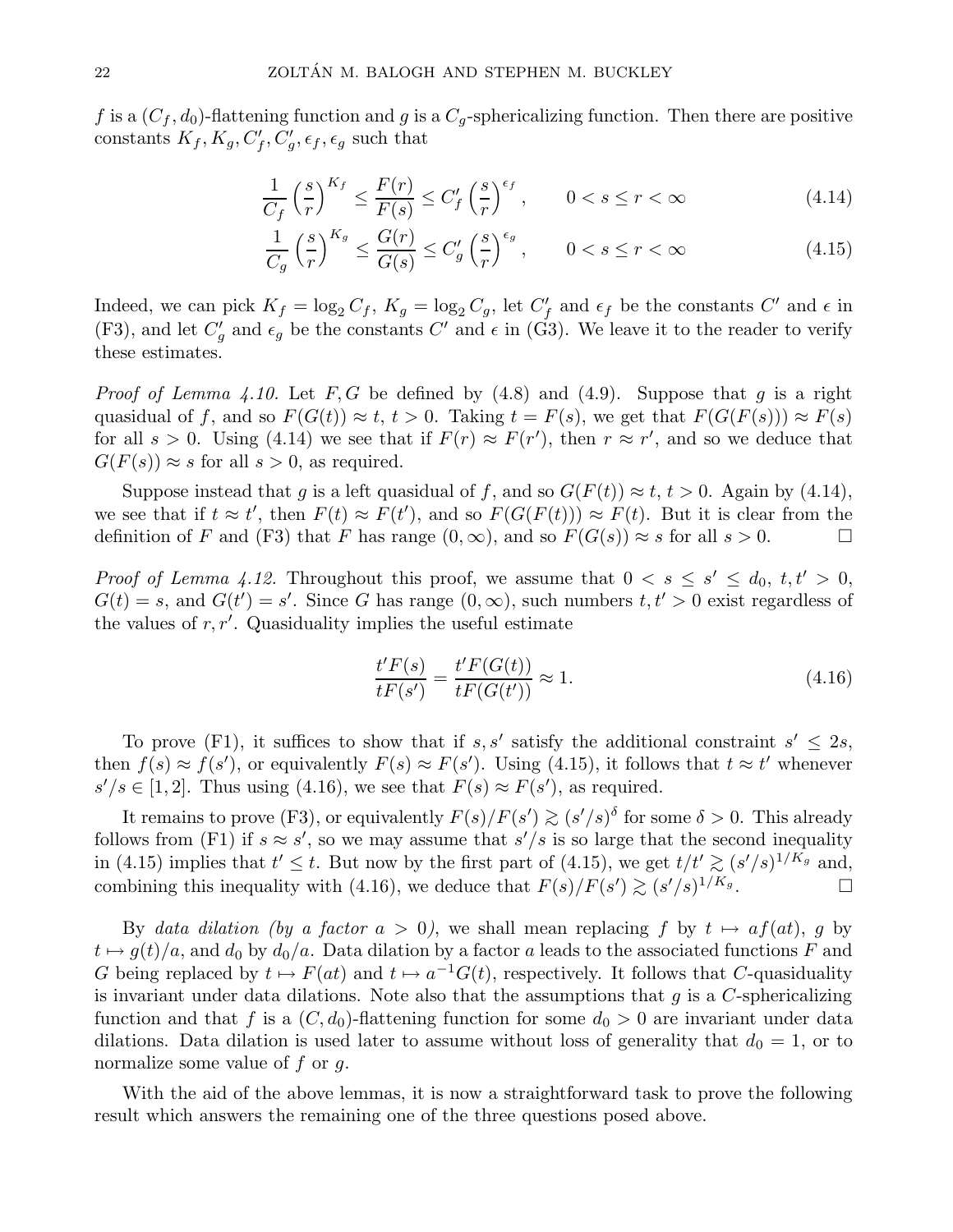**Proposition 4.17.** Suppose  $d_0 > 0$ . Given a  $C_1$ -sphericalizing function g, there exists a  $(C_2, d_0)$ -flattening function f which is  $C_3$ -quasidual to g. If instead we are given a  $(C_1, d_0)$ flattening function f, there exists a  $C_2$ -sphericalizing function g which is  $C_3$ -quasidual to f. For both statements  $C_2$  and  $C_3$  depend only on  $C_1$ .

*Proof.* By data dilation, we may assume that  $g(1) = 1$ . Suppose that g is a  $C_1$ -sphericalizing function and that G is defined by (4.9). Since G is continuous with range  $(0, \infty)$  there exists, for any given  $t > 0$ , a least non-negative number  $s = H(t)$  for which  $G(s) = t/d_0$ . Note that  $H(t) = d_0/t$  for all  $t \geq d_0$ , and  $H(t) > 1$  for all  $t < d_0$ . Now H is strictly decreasing but it might be discontinuous on  $(0, d_0]$ . To fix this, let  $F(t) = H(t)$  for all  $t \geq d_0$  and for  $t = 2^{-j}d_0, j \in \mathbb{N}$ , and define  $F(t)$  by linear interpolation for all other  $t \in (0, d_0)$ . If we define  $f(t) = F(t)/t$  for  $0 < t \le d_0$ , then f and F are related as in (4.8). It follows from (4.15) that the values of  $H$ , and hence those of  $f$ , are mutually comparable on each of the subintervals  $I_j = [2^{-j}d_0, 2^{-j+1}d_0], j \in \mathbb{N}$ . Using (S1), it now follows that f is a right quasidual of g. Using Lemmas 4.11 and 4.12, we deduce that f is both a quasidual of q and a flattening function.

We omit the analogous proof of the second part of this result.

## 4.18. Proof of Theorem 4.1.

We first prove that a space  $(X, l, o)$  in U is sf-reflexive with respect to a quasidual pair f, q if and only if  $(X, l, o)$  has a strong escape property.

**Theorem 4.19.** Let  $(X, l, o)$  be an incomplete pointed length space, and let  $\sigma := \mathfrak{S}(l, o, g)$ , where g is a C-sphericalizing function with a C-quasidual  $f:(0,d_0] \to (0,\infty)$ ,  $d_0 = \text{dia}_{\sigma}(X)$ , and  $\partial_S X$  is nonempty. Also let  $\partial_S X = \partial X_{\sigma} \setminus \partial X_l$ , and  $l' = \mathfrak{L}(\sigma, \partial_S X, f)$ . Then:

- (a)  $l' \leq C'l$ , where  $C' = C'(C)$ .
- (b) If  $(X, l, o)$  has the strong  $(c_0, r_0)$ -escape property, then  $l' \geq cl$ , for some  $c =$  $c(C, c_0, r_0) > 0.$
- (c) If  $l' \geq cl$  for some  $c > 0$ , then  $(X, l, o)$  has the strong  $(c_0, r_0)$ -escape property, for some  $c_0, r_0$  dependent only on c and C.

*Proof.* Let  $F, G$  be as defined in (4.8) and (4.9). Propositions 2.6 and 2.20 ensure that  $d_0 \leq 4Cg(1)$  and that  $(X, \sigma, \partial_S X)$  are  $d_0$ -spherical data. Thus it makes sense to talk of l'. Note that Lemma 4.12 implies that f is a  $C''$ -flattening function for some  $C'' \lesssim 1$ . Since l' is the conformal deformation of  $\sigma$  with density function  $f(\delta_S(x))$ , and  $\sigma$  is the conformal deformation of l with density function  $g(|x|)$ , the conclusions in (a) and (b) are equivalent to the statements that  $f(\delta_S(x))g(|x|) \lesssim 1$  and  $f(\delta_S(x))g(|x|) \gtrsim 1$ , respectively. Since the hypotheses and conclusions are invariant under data dilation, we may assume that  $g(1) = 1$ . By Proposition 2.6 and (2.9), we see that  $d_0 \approx 1$ , and by quasiduality,  $f(d_0) \approx 1$ .

By (2.22) and (S2),  $\delta_S(x) \gtrsim G(|x|)$  for  $|x| \geq 1$  and  $\delta_S(x) \gtrsim g(1) = 1$  for  $|x| < 1$ . Using quasiduality, we see that  $f(\delta_S(x))g(|x|) \lesssim F(G(|x|))/|x| \approx 1$  for  $|x| \geq 1$ , and that  $f(\delta_S(x))g(|x|) \lesssim F(G(1)) \approx 1$  for  $|x| < 1$ . Thus we have proven (a).

Similarly, the conclusion of (b) follows once we prove that  $\delta_S(x) \lesssim 1$  for  $|x| \leq r_0$  and  $\delta_S(x) \lesssim G(|x|)$  for  $|x| \geq r_0$ . The first estimate is trivial since  $\delta_S(x) \leq d_0 \approx 1 \approx r_0$ . If instead  $|x| \ge r_0$ , then we choose a strong  $c_0$ -escape path for x, and  $(2.21)$  tells us that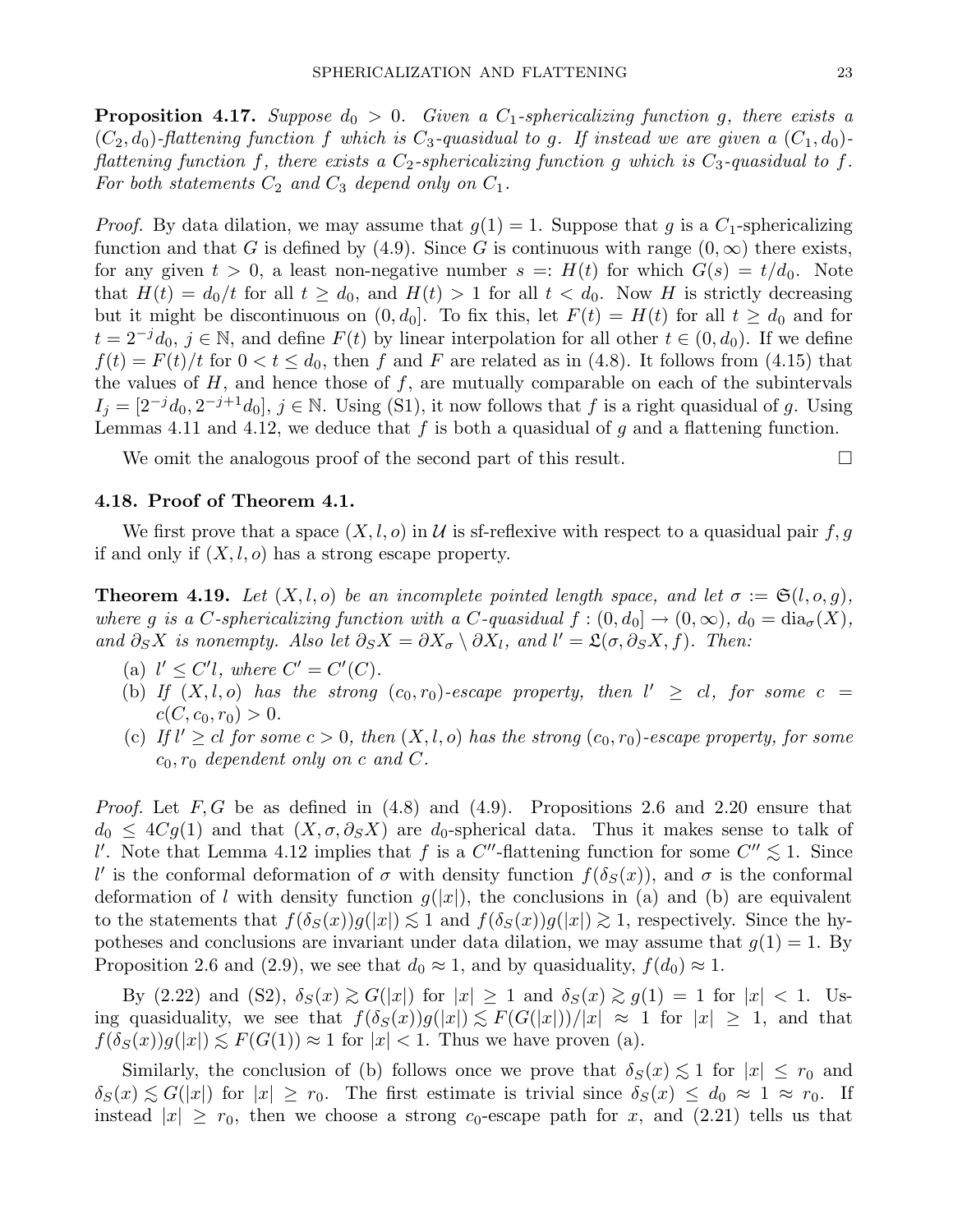$\text{len}_{\sigma}(\gamma) \lesssim G(|x|)$ . Since  $\gamma$  has finite  $\sigma$ -length but infinite *l*-length, it connects x to  $\partial_S X$ , and so  $\delta_S(x) \leq \text{len}_{\sigma}(\gamma) \lesssim G(|x|).$ 

Finally we prove (c). Suppose  $l' \geq l$  and so  $f(\delta_S(x))g(|x|) \geq 1$ . By quasiduality of f and g,  $f(G(|x|))g(|x|) \approx 1$ ,  $|x| \geq 1$ , and (F3) ensures that there exists  $1 \leq r_0 \leq 1$  such that  $\delta_S(x) \lesssim G(|x|)$  for all  $|x| \geq r_0$ . Thus if  $|x| \geq r_0$ , we can find a path  $\lambda_0 : [0, T_0] \to X$ , parametrized by  $\sigma$ -arclength, such that  $\lambda_0(0) = x$ ,  $\lambda_0(T_0-\sigma) = w_0 \in \partial_S X$ , and  $T_0 \lesssim g(|x|)|x|$ . Arguing as in Theorem 2.28, we get a strong escape path. We leave the details to the reader; note that the stopping condition never occurs since all paths  $\lambda_i$  are of infinite *l*-length.  $\square$ 

We next tackle the reverse direction: flattening followed by sphericalization.

**Theorem 4.20.** Suppose that  $(X, \sigma, \partial_S X)$  are  $d_0$ -spherical data and that  $l := \mathfrak{L}(\sigma, \partial_S X, f)$ , where f is a  $(C, d_0)$ -flattening function with a C-quasidual g. Fix  $o \in X$  and define  $\sigma' :=$  $\mathfrak{S}(l, o, g)$ . Then

- (a)  $\sigma' \leq C' \sigma$ , for some C' dependent only on C,  $d_0 f(d_0)$ , and  $\delta_S(o)/d_0$ .
- (b) If  $(X, \sigma, o)$  satisfies a strong reverse  $c_0$ -escape property, then  $\sigma' \geq c\sigma$ , for some  $c =$  $c(C, c_0, d_0 f(d_0)).$
- (c) If  $\sigma' \geq c\sigma$ ,  $c > 0$ , then  $(X, \sigma, o)$  satisfies a strong reverse  $c_0$ -escape property, for some  $c_0 = c_0(C, c, d_0 f(d_0)).$

*Proof.* According to Lemma 4.13, g is a C''-sphericalizing function for some  $C'' = C''(C)$ . We write  $|x| = l(x, 0)$  as usual, and also write  $tB_y = B_\sigma(y, t\delta_S(y)/4)$ , for all  $y \in X, t > 0$ . The combination of data dilation by a factor a and dilation of  $\sigma$ -distances by a factor  $a^{-1}$  leaves both the assumptions and the conclusions invariant, so we may assume that  $d_0 = 1$ . Thus  $F(1) = f(1)$  and, because of the dependence of all conclusions on  $d_0 f(d_0)$ , we may assume that  $F(1) \approx 1$  throughout.

By quasiduality, it follows that

$$
g(F(\delta_S(x)))f(\delta_S(x)) \approx 1. \tag{4.21}
$$

In fact this is immediate when  $F(\delta_S(x)) \geq 1$ , and it holds in general because  $F(\delta_S(x)) \geq F(1) \approx$ 1. But, as in the proof of the previous theorem, the conclusions in (a) and (b) are equivalent to the statements that  $g(|x|)f(\delta_S(x)) \lesssim 1$  and  $g(|x|)f(\delta_S(x)) \gtrsim 1$ , respectively. In view of (4.21), (S1), and (S3), the conclusions in (a) and (b) are thus equivalent to the statements that  $F(\delta_S(x)) \lesssim |x| \vee 1$  and  $F(\delta_S(x)) \gtrsim |x| \vee 1$ , respectively.

Since f is flattening, the values  $f(\delta_S(z))$ ,  $z \in 2B_x$ , are all mutually comparable. Therefore the l-arclength of a path in any such ball is comparable to  $f(\delta_S(x))$  times its  $\sigma$ -arclength. Thus if we define  $r_x$  to be the largest radius with the property that  $B_x \supset B_l(x, r_x)$ , and  $R_x$ to be the smallest radius with the property that  $2B_x \subset B_l(x, R_x)$ , then  $r_x \approx R_x \approx F(\delta_S(x))$ .

Let us now prove (a). If  $x \in X$ ,  $|x| \ge R_o$ , then  $x \notin 2B_o$ . Thus  $\delta_S(x) \le \sigma(x, o) + \delta_S(o) \le$  $3\sigma(x, o)$ , and so  $o \notin B_x$ . Thus  $|x| \geq r_x \approx F(\delta_S(x))$ . It remains to show that  $F(\delta_S(x)) \lesssim |x| \vee 1$ when  $|x| < R_o$ . Since  $R_o \lesssim F(\delta_S(o)) \approx 1$ , this follows from the case  $|x| = R_o$  (which we already know) and (F1), once we show that  $\delta_S(x)$  is approximately constant on  $B_l(o, R_o)$ .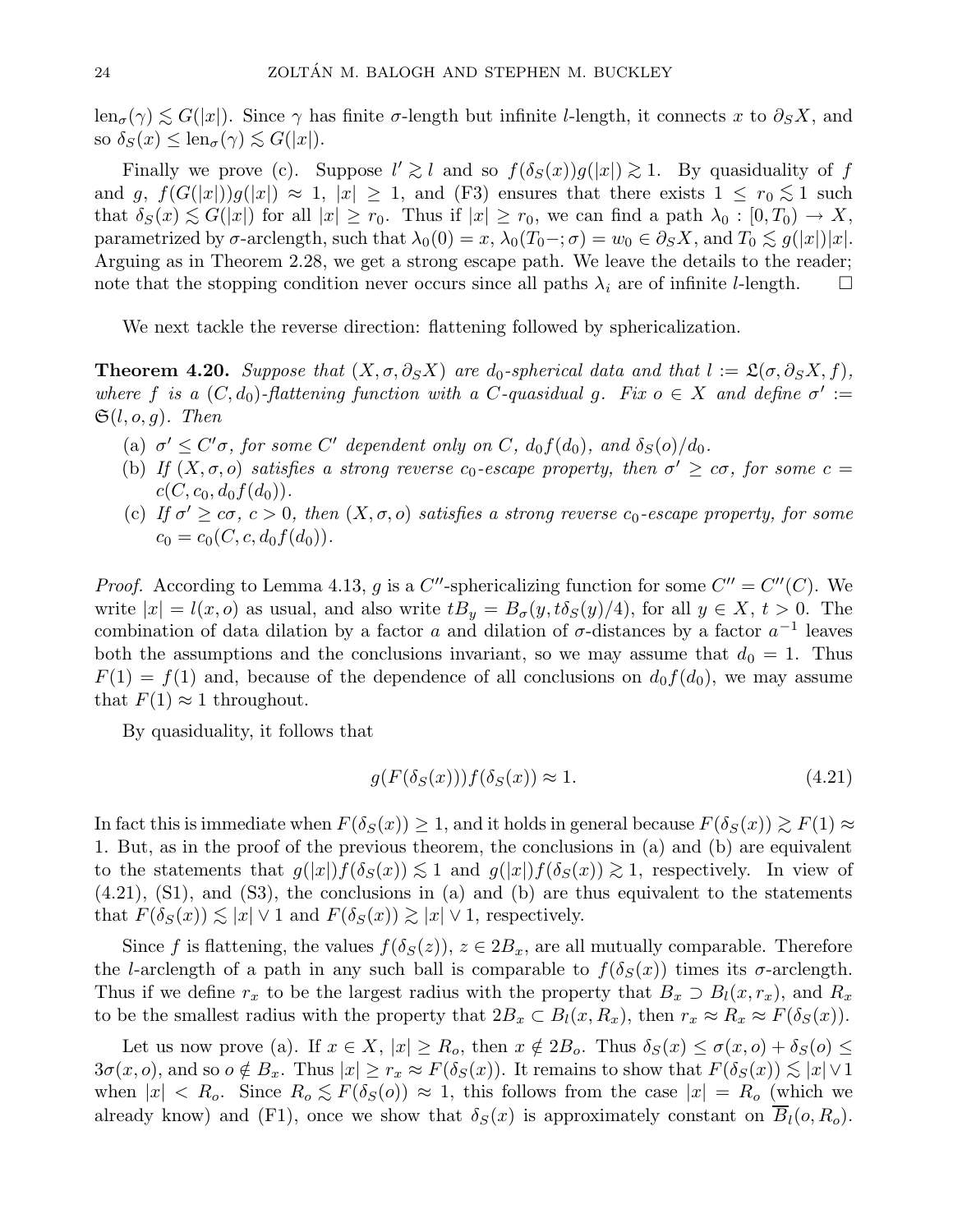Certainly  $\delta_S(x) \leq d_0 = 1 \approx \delta_S(\mathfrak{o})$ . If  $\delta_S(x) < t$  for some t much smaller than  $\delta_S(x)$ , then we can apply Lemmas 2.5 and 3.3 to deduce that

$$
|x| \ge \int_t^{\delta_S(o)} f(s) \, ds \ge K \delta_S(0) f(\delta_S(o)) \approx K,
$$

where  $K \to \infty$  as  $t/\delta_S(o) \to 0$ . But  $|x| \leq R_o$ , so the resulting upper bound on K translates into a lower bound on  $t$ , as required.

We now turn to (b). Let  $\gamma$  be the path from x to o provided by the strong reverse escape property. Since  $S := \text{len}_{\sigma}(\gamma) \leq \delta_S(o)/c_0 - \delta_S(x) \leq 1/c_0 - \delta_S(x)$ , we see by a change of variables,  $(F1)$ ,  $(F3)$ , and  $(F2)$  that

$$
\operatorname{len}_{l}(\gamma) = \int_{0}^{S} f(\delta_{S}(\gamma(t))) dt \lesssim \int_{0}^{S} f(c_{0}(t + \delta_{S}(x))) dt
$$

$$
= \int_{c_{0}\delta_{S}(x)}^{1} f(s) ds
$$

$$
\lesssim F(\delta_{S}(x)). \tag{4.22}
$$

Thus  $|x| \lesssim F(\delta_S(x))$  and (b) follows.

Finally, we prove (c). The hypothesis  $\sigma' \gtrsim \sigma$  is, as we have seen, equivalent to the statement that  $F(\delta_S(x)) \gtrsim |x| \vee 1$ . Thus we can find a path  $\lambda_0 : [0, T_0] \to X$ , parametrized by l-arclength, such that  $\lambda_0(0) = x$ ,  $\lambda_0(T_0) = o$ , and  $T_0 \lesssim F(\delta_S(x))$ . Arguing as in Theorem 3.11, we get a strong reverse escape property for  $(X, \sigma, o)$ ; the details are left to the reader. strong reverse escape property for  $(X, \sigma, o)$ ; the details are left to the reader.

It is now straightforward to complete the proof of Theorem 4.1. The fact that (a) implies (b) is trivial, and (b) implies (c) according to Theorems 2.31 and 3.14. Finally, (c) implies (a) according to Theorems 4.19 and 4.20.

#### **REFERENCES**

- [AG] K. Astala and F. W. Gehring, Quasiconformal analogues of theorems of Koebe and Hardy-Littlewood, Mich. Math. J. 32 (1985), 99–107.
- [AK] K. Astala and P. Koskela, Quasiconformal mappings and global integrability of the derivative, J. Anal. Math. **57** (1991), 99-107.
- [BB] Z. M. Balogh and S.M. Buckley, *Geometric characterizations of Gromov hyperbolicity*, Invent. Math 153 (2003), 261–301.
- [BK] Z. M. Balogh and P. Koskela, Quasiconformality, quasisymmetry and removability in Loewner spaces, Duke Math. J. 101 (2000), 554–577.
- [BHK] M. Bonk, J. Heinonen, and P. Koskela, Uniformizing Gromov hyperbolic spaces, Astérisque 270 (2001).
- [BHR] M. Bonk, J. Heinonen, and S. Rohde, *Doubling conformal densities*, J. reine angew. Math. **541** (2001), 117–141.
- [BKo] M. Bonk and P. Koskela, Conformal metrics and the size of the boundary, Amer. J. Math. 124 (2002), 1247–1287.
- [BKR] M. Bonk, P. Koskela, and S. Rohde, Conformal metrics on the unit ball in Euclidean space, Proc. London Math. Soc. 77 (1998), 635–664.